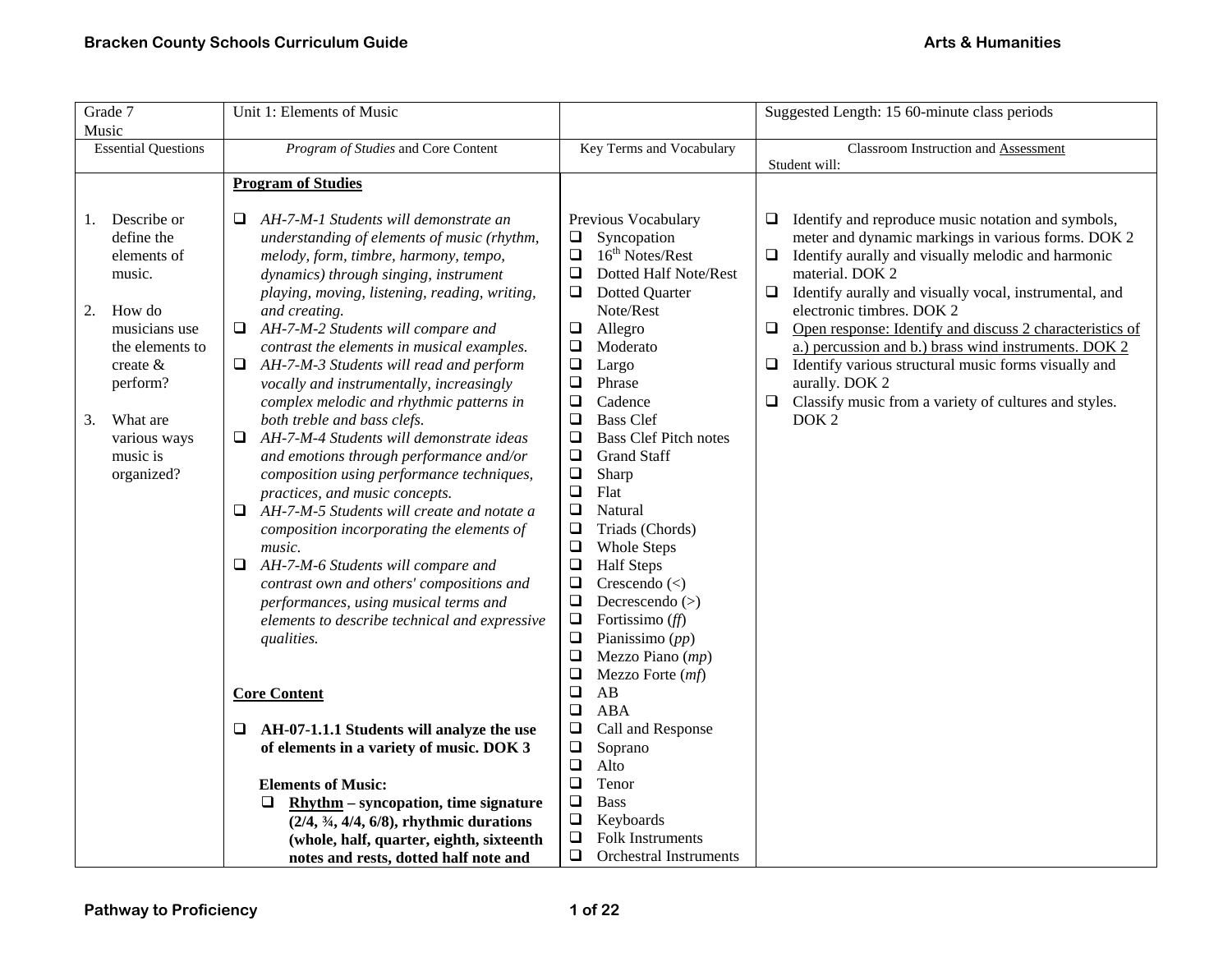| Grade 7                    | Unit 1: Elements of Music                                           |                                              | Suggested Length: 15 60-minute class periods |
|----------------------------|---------------------------------------------------------------------|----------------------------------------------|----------------------------------------------|
| Music                      |                                                                     |                                              |                                              |
| <b>Essential Questions</b> | Program of Studies and Core Content                                 | Key Terms and Vocabulary                     | Classroom Instruction and Assessment         |
|                            |                                                                     |                                              | Student will:                                |
|                            | dotted quarter note)<br>$\Box$<br>Tempo - Allegro, Moderato, Largo, | $\Box$<br><b>Brass</b><br>Woodwind<br>$\Box$ |                                              |
|                            | <b>Presto</b>                                                       | $\Box$<br><b>String</b>                      |                                              |
|                            | $\Box$<br>Melody - melodic phrase, treble and                       | Percussion<br>0                              |                                              |
|                            | bass clef signs, pitch notation: letter                             |                                              |                                              |
|                            | names on grand staff, natural sign,                                 |                                              |                                              |
|                            | sharp sign, flat sign                                               |                                              |                                              |
|                            | <b>Harmony</b> – triads (chords)<br>❏                               |                                              |                                              |
|                            | $\Box$<br>Form - AB, ABA, call and response                         |                                              |                                              |
|                            | $\Box$<br>Timbre (tone color) – distinctive                         |                                              |                                              |
|                            | sounds of instruments, instrument                                   |                                              |                                              |
|                            | families and voices parts (soprano,<br>alto, tenor, bass)           |                                              |                                              |
|                            | Dynamics - crescendo, decrescendo,<br>❏                             |                                              |                                              |
|                            | dynamic markings/symbols $-pp$ , $p$ , $mp$ ,                       |                                              |                                              |
|                            | mf, f, ff, <, >                                                     |                                              |                                              |
|                            |                                                                     |                                              |                                              |
|                            | AH-07-1.1.2 Students will identify<br>$\Box$                        |                                              |                                              |
|                            | instruments according to classifications.                           |                                              |                                              |
|                            | $\Box$ Family – brass, woodwind, string,                            |                                              |                                              |
|                            | percussion<br>$\Box$ Voices – soprano, alto, tenor, bass            |                                              |                                              |
|                            | Folk- instruments used in folk music<br>$\Box$                      |                                              |                                              |
|                            | Orchestral – instruments used in<br>Q.                              |                                              |                                              |
|                            | contemporary orchestral settings                                    |                                              |                                              |
|                            |                                                                     |                                              |                                              |
|                            | AH-07-4.1.1 Students will create and notate<br>⊔                    |                                              |                                              |
|                            | in similar style answers to musical phrases.                        |                                              |                                              |
|                            |                                                                     |                                              |                                              |
|                            | AH-07-4.1.2 Students will improvise<br>□                            |                                              |                                              |
|                            | variations on given rhythms or melodies.                            |                                              |                                              |
|                            | AH-07-4.1.3 Students will compose and<br>Q.                         |                                              |                                              |
|                            | notate short pieces of music demonstrating                          |                                              |                                              |
|                            | unity/variety, tension/release and balance.                         |                                              |                                              |
|                            | AH-07-4.1.4 Students will use a variety of<br>❏                     |                                              |                                              |
|                            | musical sound sources to create and perform                         |                                              |                                              |
|                            | music.                                                              |                                              |                                              |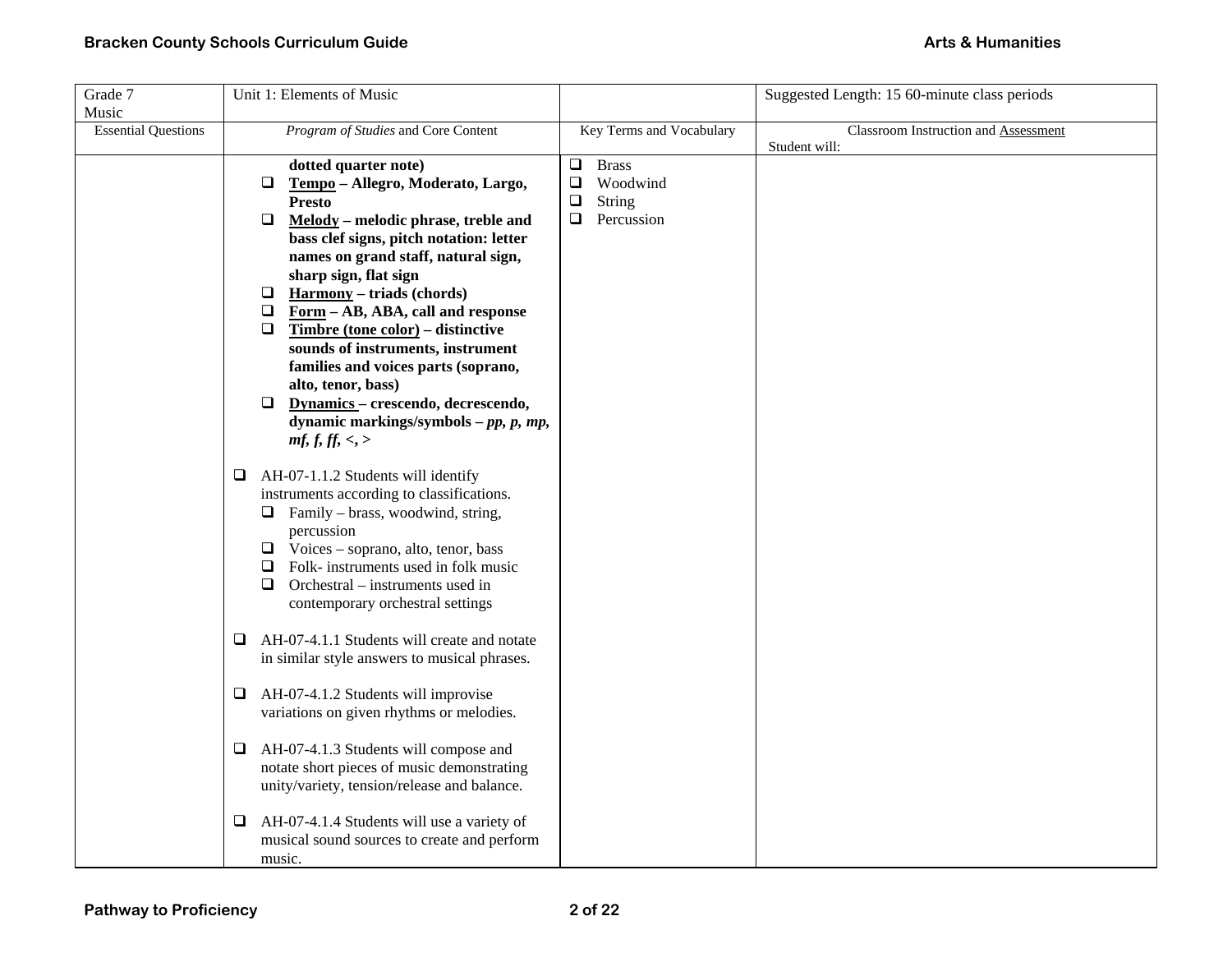| Grade 7                    | Unit 1: Elements of Music                                                                                                                                                                                                   |                          | Suggested Length: 15 60-minute class periods |
|----------------------------|-----------------------------------------------------------------------------------------------------------------------------------------------------------------------------------------------------------------------------|--------------------------|----------------------------------------------|
| Music                      |                                                                                                                                                                                                                             |                          |                                              |
| <b>Essential Questions</b> | <i>Program of Studies</i> and Core Content                                                                                                                                                                                  | Key Terms and Vocabulary | <b>Classroom Instruction and Assessment</b>  |
|                            |                                                                                                                                                                                                                             |                          | Student will:                                |
|                            | AH-07-4.1.5 Students will sing or play alone<br>u<br>and sustain own part in an ensemble, a given<br>piece of music with increasingly complex<br>melodies and rhythmic patterns in treble and<br>bass clef (with practice). |                          |                                              |

| Grade 7                                                                                                                                                                                               | Unit 2: Historical Context and Listening                                                                                                                                                                                                                                                                                                                                                                                                                                                                                                                                                                                                                                                        |                                                                                                                                                                             | Suggested Length: 15 60-minute class periods                                                                                                                                                                                                                                                      |
|-------------------------------------------------------------------------------------------------------------------------------------------------------------------------------------------------------|-------------------------------------------------------------------------------------------------------------------------------------------------------------------------------------------------------------------------------------------------------------------------------------------------------------------------------------------------------------------------------------------------------------------------------------------------------------------------------------------------------------------------------------------------------------------------------------------------------------------------------------------------------------------------------------------------|-----------------------------------------------------------------------------------------------------------------------------------------------------------------------------|---------------------------------------------------------------------------------------------------------------------------------------------------------------------------------------------------------------------------------------------------------------------------------------------------|
| <b>Essential Questions</b>                                                                                                                                                                            | Program of Studies and Core Content                                                                                                                                                                                                                                                                                                                                                                                                                                                                                                                                                                                                                                                             | Key Terms and Vocabulary                                                                                                                                                    | <b>Classroom Instruction and Assessment</b>                                                                                                                                                                                                                                                       |
| Music<br>How does<br>music reflect<br>cultures.<br>periods $\&$<br>styles?<br>How does<br>2.<br>music influence<br>society?<br>How do we use<br>3.<br>music to<br>express our<br>ideas &<br>feelings? | <b>Program of Studies</b><br>AH-7-M-6 Compare and contrast own and<br>others' compositions and performances, using<br>musical terms and elements to describe<br>technical and expressive qualities.<br>AH-7-M-7 Develop an increased<br>⊔<br>understanding of the diversity of cultures.<br>AH-7-M-8 Compare and contrast how factors<br>such as time, place and belief systems are<br>reflected in music.<br>AH-7-M-9 Compare and contrast music<br>⊔<br>compositions and/or performances from<br>diverse cultures, periods, and styles.<br><b>Core Content</b><br>AH-07-2.1.1 Students will analyze or<br>❏<br>explain how diverse cultures and time<br>periods are reflected in music. DOK 3 | <b>Classical Greece</b><br>❏<br>Medieval<br>❏<br>❏<br>Gregorian Chant<br>Ceremonial<br>$\overline{\phantom{0}}$<br>□<br>Recreational<br>❏<br>Artistic Expression\<br>$\Box$ | Student will:<br>Determine difference between sacred and secular music<br>❏<br>in medieval period. DOK 3<br>Analyze Madrigal with word painting. DOK 3<br>❏<br>Lessons to be developed 2006-07 school year due to the<br>rearranging of cultures in the core content from<br>various grade levels |
|                                                                                                                                                                                                       | <b>Periods:</b><br><b>Classical Greece - Presents the</b><br>$\Box$<br>universal ideal of beauty through logic,<br>order, reason, and moderation.<br>(Pythagorean – music theory based on                                                                                                                                                                                                                                                                                                                                                                                                                                                                                                       |                                                                                                                                                                             |                                                                                                                                                                                                                                                                                                   |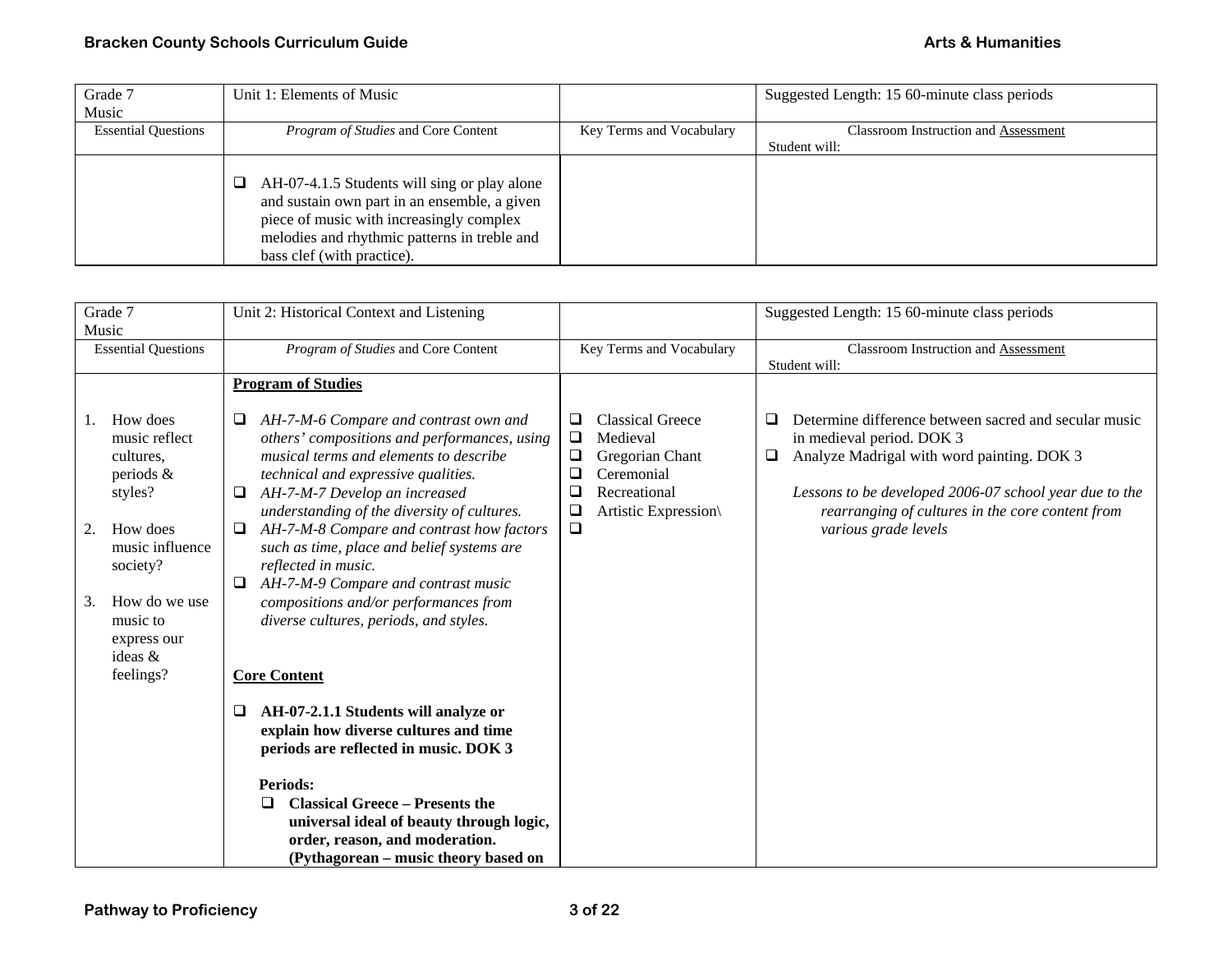| Grade 7                    | Unit 2: Historical Context and Listening                                                                        |                          | Suggested Length: 15 60-minute class periods |
|----------------------------|-----------------------------------------------------------------------------------------------------------------|--------------------------|----------------------------------------------|
| Music                      |                                                                                                                 |                          |                                              |
| <b>Essential Questions</b> | Program of Studies and Core Content                                                                             | Key Terms and Vocabulary | Classroom Instruction and Assessment         |
|                            |                                                                                                                 |                          | Student will:                                |
|                            | mathematical logic)                                                                                             |                          |                                              |
|                            | <b>Medieval</b> – Appeals to the emotions<br>ч<br>and stresses the importance of religion.<br>(Gregorian chant) |                          |                                              |
|                            | AH-07-3.1.1 Students will identify or<br>□<br>explain how music fulfills a variety of                           |                          |                                              |
|                            | purposes. DOK 2                                                                                                 |                          |                                              |
|                            | Purposes of music: (different roles of<br>music)                                                                |                          |                                              |
|                            | Ceremonial – music created or<br>□                                                                              |                          |                                              |
|                            | performed for rituals or celebrations,                                                                          |                          |                                              |
|                            | (e.g., patriotic music, music for                                                                               |                          |                                              |
|                            | worship_                                                                                                        |                          |                                              |
|                            | <b>Recreational</b> – music for<br>□                                                                            |                          |                                              |
|                            | entertainment, (e.g., music for play                                                                            |                          |                                              |
|                            | such as game songs, music for dances,                                                                           |                          |                                              |
|                            | and social events, music for physical                                                                           |                          |                                              |
|                            | activities, music as a hobby)<br><b>Artistic Expression – music created</b><br>□                                |                          |                                              |
|                            | with the intent to express or                                                                                   |                          |                                              |
|                            | communicate one's emotions, feelings,                                                                           |                          |                                              |
|                            | ideas, experience (e.g., music created                                                                          |                          |                                              |
|                            | and performed in a concert setting for                                                                          |                          |                                              |
|                            | an audience)                                                                                                    |                          |                                              |

| Grade 7                    | Unit 3: Elements of Dance, Movements and Forms |                          | Suggested Length: 7 60-minute class periods            |
|----------------------------|------------------------------------------------|--------------------------|--------------------------------------------------------|
| Dance                      |                                                |                          |                                                        |
| <b>Essential Questions</b> | <i>Program of Studies</i> and Core Content     | Key Terms and Vocabulary | <b>Classroom Instruction and Assessment</b>            |
|                            |                                                |                          | Student will:                                          |
|                            | <b>Program of Studies</b>                      |                          |                                                        |
|                            |                                                |                          |                                                        |
| How do we use              | AH-7-DA-1 Discuss elements of dance<br>⊔       | Choreography             | Review dance elements.                                 |
| elements of                | performances seen in a variety of media.       | Space                    | Introduce new vocabulary.<br>– ∣                       |
| dance to                   | AH-7-DA-2 Demonstrate how dance                | Direction                | "Writing a Dance Critique" analyze various video dance |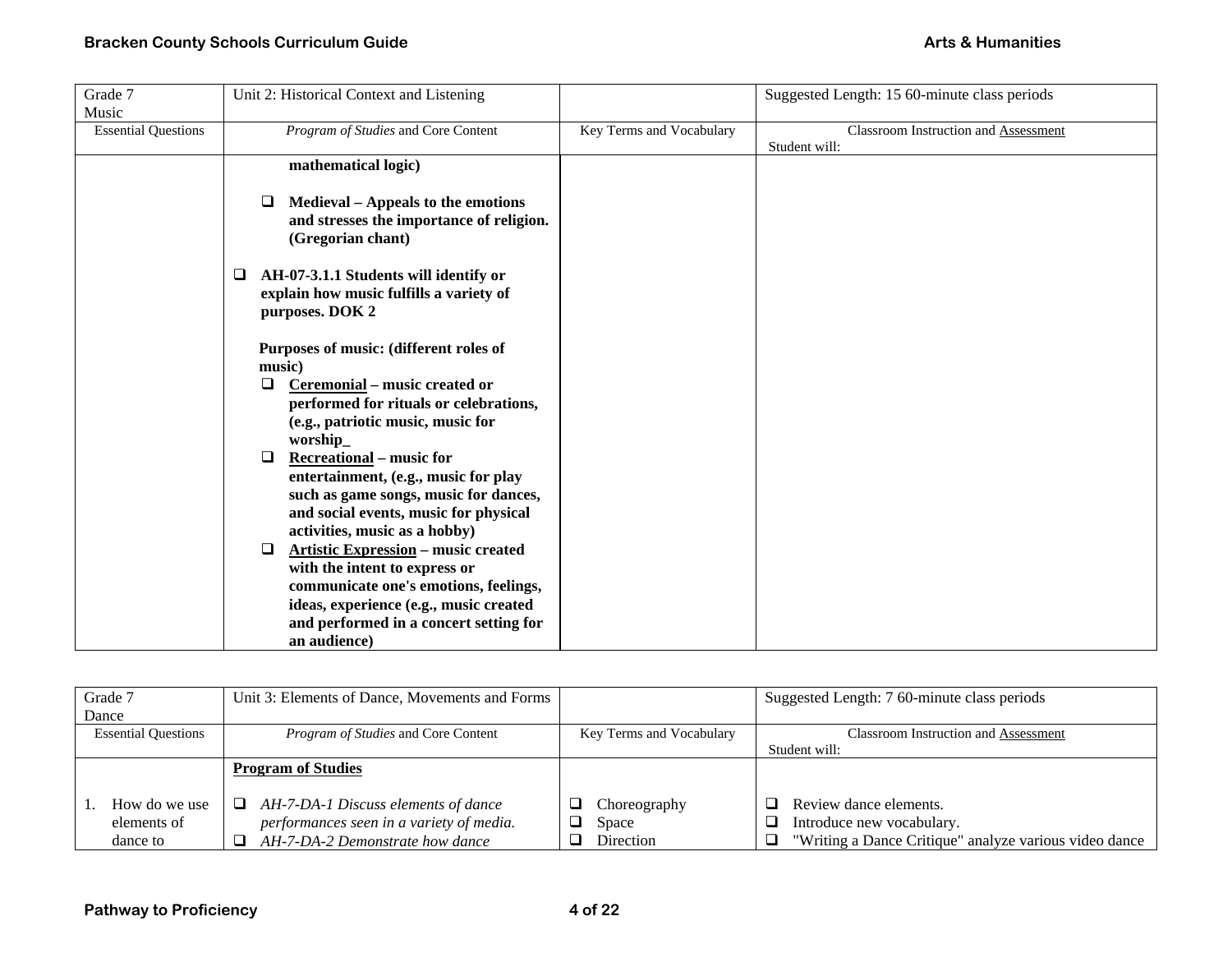| Grade 7                                                                                                                                   | Unit 3: Elements of Dance, Movements and Forms                                                                                                                                                                                                                                                                                                                                                                                                                                                                                                                                                                                                                                                                                                                                                                                                                                                                                                                                                                                                          |                                                                                                                                                                                                                                                                                                                                                                                                                                                                                                                                              | Suggested Length: 7 60-minute class periods                             |
|-------------------------------------------------------------------------------------------------------------------------------------------|---------------------------------------------------------------------------------------------------------------------------------------------------------------------------------------------------------------------------------------------------------------------------------------------------------------------------------------------------------------------------------------------------------------------------------------------------------------------------------------------------------------------------------------------------------------------------------------------------------------------------------------------------------------------------------------------------------------------------------------------------------------------------------------------------------------------------------------------------------------------------------------------------------------------------------------------------------------------------------------------------------------------------------------------------------|----------------------------------------------------------------------------------------------------------------------------------------------------------------------------------------------------------------------------------------------------------------------------------------------------------------------------------------------------------------------------------------------------------------------------------------------------------------------------------------------------------------------------------------------|-------------------------------------------------------------------------|
| Dance                                                                                                                                     |                                                                                                                                                                                                                                                                                                                                                                                                                                                                                                                                                                                                                                                                                                                                                                                                                                                                                                                                                                                                                                                         |                                                                                                                                                                                                                                                                                                                                                                                                                                                                                                                                              |                                                                         |
| <b>Essential Questions</b>                                                                                                                | Program of Studies and Core Content                                                                                                                                                                                                                                                                                                                                                                                                                                                                                                                                                                                                                                                                                                                                                                                                                                                                                                                                                                                                                     | Key Terms and Vocabulary                                                                                                                                                                                                                                                                                                                                                                                                                                                                                                                     | Classroom Instruction and Assessment                                    |
| express our<br>ideas & feelings<br>through our<br>movements?<br>How do we use<br>2.<br>the elements of<br>dance to create<br>and perform? | improvisation express a variety of emotions<br>and ideas.<br>AH-7-DA-3 Recognize how elements of dance<br>Q.<br>(space, time, force) are used to create an<br>overall aesthetic effect.<br>$\Box$ AH-7-DA-4 Use space, time and force to<br>create a dance with tempo variations and<br>accented and unaccented time.<br>AH-7-DA-5 Explain how dance elements can<br>⊔<br>be combined to create expressive dances.<br>AH-7-DA 6 Demonstrate basic concepts and<br>Q.<br>perform basic movements in a variety of<br>compositional forms.<br>$\Box$ AH-7-DA-7 Compare and contrast a variety<br>of compositional forms.<br>$\Box$ AH-7-DA-8 Compare and contrast skills of<br>body alignment, balance, isolation of body<br>parts, elevation and landing.<br>AH-7-DA-9 Create and perform a group<br>Q.<br>dance using one of the following<br>compositional forms: AB (two-part), ABA<br>(three-part), call and response, narrative, and<br>rondo.<br>AH-7-DA-10 Compare and contrast how<br>Q<br>dance movements differ from other<br><i>movements.</i> | $\Box$ Pathway<br>$\Box$<br>Levels<br>$\Box$<br>Shape<br>Audience focus<br>❏<br>❏<br>Dancer focus<br>$\Box$<br>Size<br>$\Box$<br>Time<br>$\Box$<br>Accent<br>$\Box$<br>Rhythmic pattern<br>$\Box$<br>Duration<br>Force<br>$\Box$<br>$\Box$<br>Theme<br>$\Box$<br>Dance styles<br><b>Ballet</b><br>$\Box$<br>❏<br>Jazz<br>$\Box$<br>Tap<br>Modern<br>❏<br>$\Box$<br>Ballroom<br>$\Box$<br>Improvisational dance<br>$\Box$<br>Compositional form<br>$\Box$<br>AB<br>$\Box$<br><b>ABA</b><br>Call and response<br>$\Box$<br>$\Box$<br>Narrative | Student will:<br>performances.<br>$\Box$ Create a 48-count group dance. |
|                                                                                                                                           | <b>Core Content</b><br>AH-07-1.2.1 Students will analyze how<br>Q<br>elements of dance are used to express<br>thoughts, ideas, and feelings in dance.<br>DOK <sub>3</sub><br><b>Elements of Dance:</b><br>Space - direction (forward, backward,<br>⊔<br>right, left, up, down, diagonal),<br>pathway (straight, curved), levels                                                                                                                                                                                                                                                                                                                                                                                                                                                                                                                                                                                                                                                                                                                         |                                                                                                                                                                                                                                                                                                                                                                                                                                                                                                                                              |                                                                         |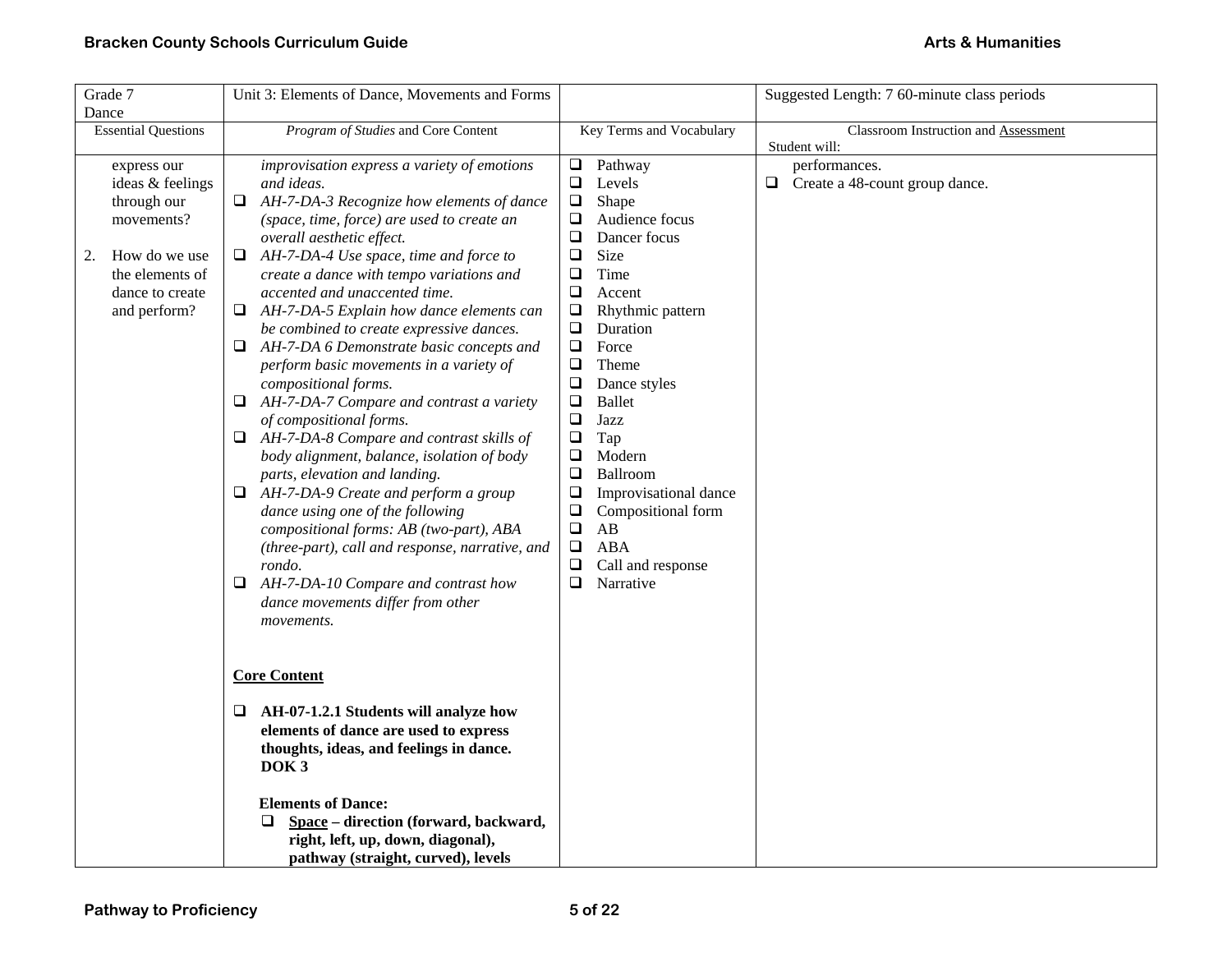| Grade 7                    | Unit 3: Elements of Dance, Movements and Forms                            |                          | Suggested Length: 7 60-minute class periods |
|----------------------------|---------------------------------------------------------------------------|--------------------------|---------------------------------------------|
| Dance                      |                                                                           |                          |                                             |
| <b>Essential Questions</b> | Program of Studies and Core Content                                       | Key Terms and Vocabulary | <b>Classroom Instruction and Assessment</b> |
|                            |                                                                           |                          | Student will:                               |
|                            | (high, middle, low), shape (individual                                    |                          |                                             |
|                            | or group)                                                                 |                          |                                             |
|                            | $\Box$ Focus – audience (where viewer's                                   |                          |                                             |
|                            | eye is drawn), dancer (single focus-                                      |                          |                                             |
|                            | looking in the direction of                                               |                          |                                             |
|                            | movement, multi focus - changing                                          |                          |                                             |
|                            | head/eye focus during movements)<br>Size – use of size in given space, or |                          |                                             |
|                            | range of motion                                                           |                          |                                             |
|                            | Time (Tempo) – accent, rhythmic<br>Q.                                     |                          |                                             |
|                            | pattern, duration                                                         |                          |                                             |
|                            | $\Box$ Force – heavy/light, sharp/smooth,                                 |                          |                                             |
|                            | tension/relaxation, bound/flowing                                         |                          |                                             |
|                            |                                                                           |                          |                                             |
|                            | Choreographic Forms - AB, ABA, call<br>□                                  |                          |                                             |
|                            | and response, narrative                                                   |                          |                                             |
|                            |                                                                           |                          |                                             |
|                            | AH-07-1.2.2 Students will identify and/or<br>⊔                            |                          |                                             |
|                            | describe dances by: identifying or describing                             |                          |                                             |
|                            | theme (story), dance styles (e.g., ballet, jazz,                          |                          |                                             |
|                            | tap, modern), characteristics of the style (e.g.,                         |                          |                                             |
|                            | tap - feet as rhythmic instrument, ballroom -                             |                          |                                             |
|                            | partnering), and the use of the elements of                               |                          |                                             |
|                            | dance.                                                                    |                          |                                             |
|                            |                                                                           |                          |                                             |
|                            | AH-07-4.2.1 Students will create an<br>$\Box$                             |                          |                                             |
|                            | individual or a group dance with 2-3 other                                |                          |                                             |
|                            | people using dance elements (space, time and                              |                          |                                             |
|                            | force) that incorporates one of the following                             |                          |                                             |
|                            | compositional forms: AB, ABA, call and<br>response, or narrative.         |                          |                                             |
|                            |                                                                           |                          |                                             |
|                            | AH-07-4.2.2 Students will create an<br>□                                  |                          |                                             |
|                            | improvisational dance with complex                                        |                          |                                             |
|                            | movements (beginning, middle, end).                                       |                          |                                             |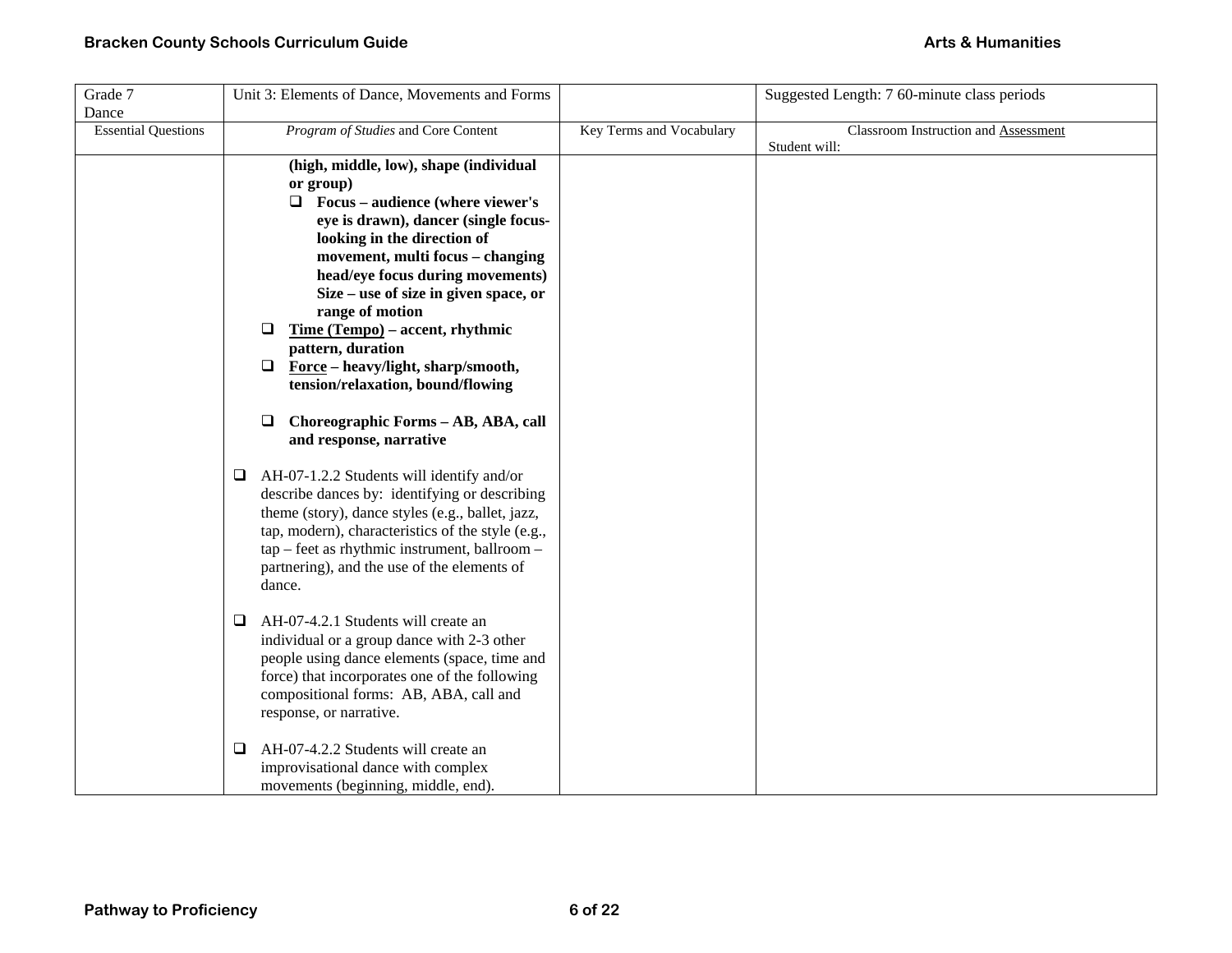| Grade 7                                                                                                                                                                                         | Unit 4: Historical and Cultural Context                                                                                                                                                                                                                                                                                                                                                                                                                                                                                                                                                                                                                                                                                                                                                                                                                                                                                                                                                                                                                                                |                                                                                                                                                     | Suggested Length: 6 60-minute class periods |
|-------------------------------------------------------------------------------------------------------------------------------------------------------------------------------------------------|----------------------------------------------------------------------------------------------------------------------------------------------------------------------------------------------------------------------------------------------------------------------------------------------------------------------------------------------------------------------------------------------------------------------------------------------------------------------------------------------------------------------------------------------------------------------------------------------------------------------------------------------------------------------------------------------------------------------------------------------------------------------------------------------------------------------------------------------------------------------------------------------------------------------------------------------------------------------------------------------------------------------------------------------------------------------------------------|-----------------------------------------------------------------------------------------------------------------------------------------------------|---------------------------------------------|
| Dance<br><b>Essential Questions</b>                                                                                                                                                             | Program of Studies and Core Content                                                                                                                                                                                                                                                                                                                                                                                                                                                                                                                                                                                                                                                                                                                                                                                                                                                                                                                                                                                                                                                    | Key Terms and Vocabulary                                                                                                                            | Classroom Instruction and Assessment        |
|                                                                                                                                                                                                 |                                                                                                                                                                                                                                                                                                                                                                                                                                                                                                                                                                                                                                                                                                                                                                                                                                                                                                                                                                                                                                                                                        |                                                                                                                                                     | Student will:                               |
|                                                                                                                                                                                                 | <b>Program of Studies</b>                                                                                                                                                                                                                                                                                                                                                                                                                                                                                                                                                                                                                                                                                                                                                                                                                                                                                                                                                                                                                                                              |                                                                                                                                                     |                                             |
| How do we<br>1.<br>organize our<br>movements to<br>create dances?<br>Why do people<br>2.<br>dance?<br>How do people<br>3.<br>from different<br>cultures express<br>themselves<br>through dance? | AH-7-DA-11 Compare and contrast roles and<br>purposes of dances from different cultures, styles,<br>and time periods.<br>AH-7-DA-12 Explain how dance reflects culture,<br>purpose, style, and time periods.<br>AH-7-DA-13 Compare and contrast movements<br>and styles characteristic of various cultures and<br>time periods.<br>AH-7-DA-14 Recognize contributions of dance to<br>society as both an activity and an art form.<br><b>Core Content</b><br>AH-07-2.2.1 Students will analyze or<br>⊔<br>explain how diverse cultures and time<br>periods are reflected in dance. DOK 3<br><b>Periods:</b><br>Medieval – appeals to the emotions and<br>⊔<br>stresses the importance of religion.<br>(e.g., development and history of<br>tarantella)<br>AH-07-3.2.1 Students will identify or<br>□<br>explain how dance fulfills a variety of<br>purposes. DOK 2<br>Purposes of dance: (different roles of<br>dance)<br>Ceremonial - dances created or<br>□<br>performed for rituals or celebrations<br>(e.g., dances of Native American and<br>West African to celebrate life events | Ceremonial<br>⊔<br>Recreational<br>$\Box$<br>$\Box$<br>Artistic Expression<br>$\Box$<br><b>Styles</b><br>Medieval<br>$\Box$<br>$\Box$<br>Tarantella | Review dance purposes.<br>⊔                 |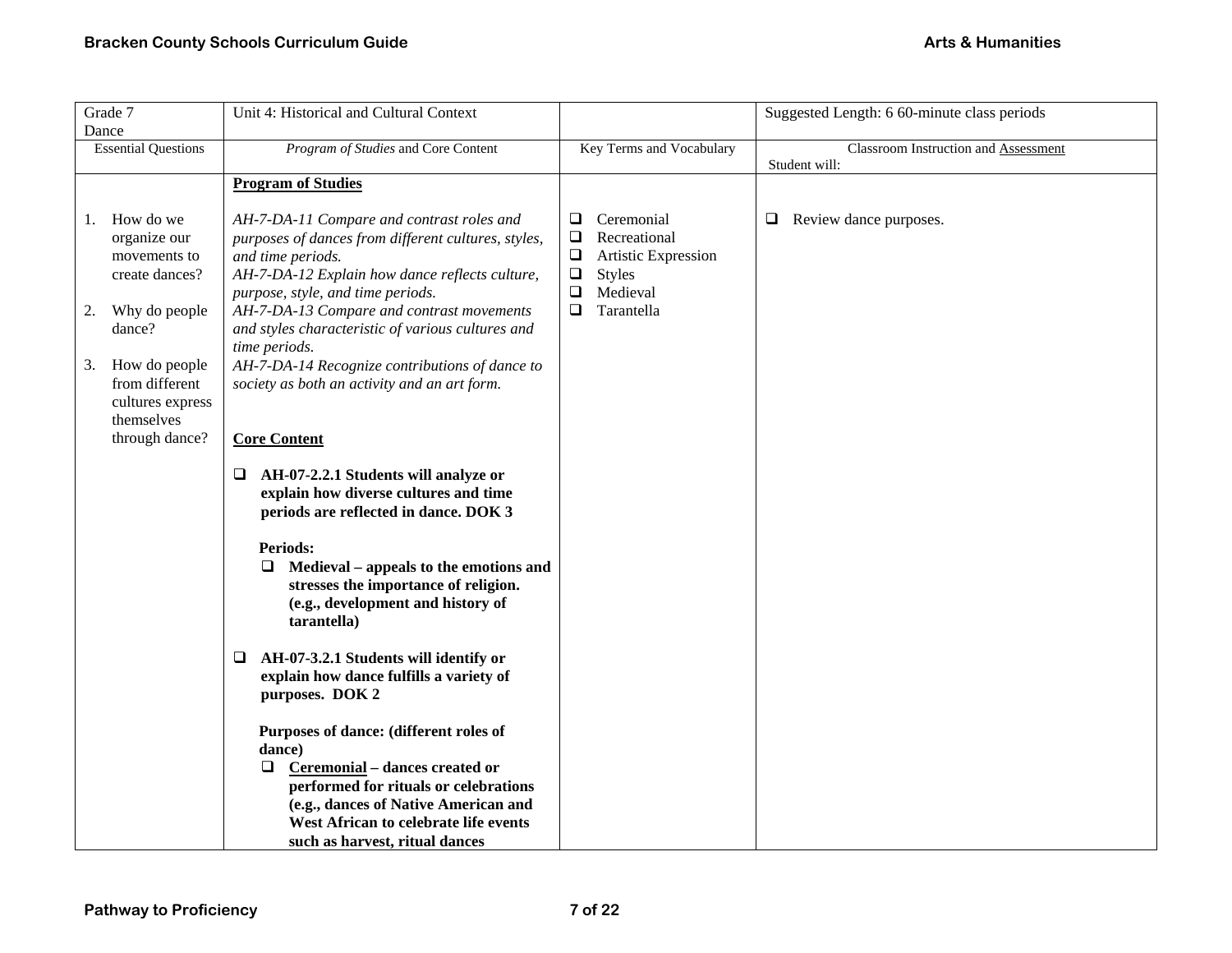| Grade 7                    | Unit 4: Historical and Cultural Context |                                            |                          | Suggested Length: 6 60-minute class periods |
|----------------------------|-----------------------------------------|--------------------------------------------|--------------------------|---------------------------------------------|
| Dance                      |                                         |                                            |                          |                                             |
| <b>Essential Questions</b> |                                         | <i>Program of Studies</i> and Core Content | Key Terms and Vocabulary | <b>Classroom Instruction and Assessment</b> |
|                            |                                         |                                            |                          | Student will:                               |
|                            |                                         | associated with worship)                   |                          |                                             |
|                            |                                         | <b>Recreational</b> – dancing for          |                          |                                             |
|                            |                                         | entertainment, to support recreational     |                          |                                             |
|                            |                                         | activities, (e.g., ballroom, line dancing, |                          |                                             |
|                            |                                         | aerobic dance, dance as a hobby)           |                          |                                             |
|                            |                                         | <b>Artistic Expression – dance created</b> |                          |                                             |
|                            |                                         | with the intent to express or              |                          |                                             |
|                            | communicate emotion, feelings, ideas,   |                                            |                          |                                             |
|                            |                                         | (e.g., ballet, tap dance, narrative        |                          |                                             |
|                            |                                         | dance, dance created and performed in      |                          |                                             |
|                            | a concert and/or theatrical setting for |                                            |                          |                                             |
|                            | an audience)                            |                                            |                          |                                             |

| Grade 7                    | Unit 5: Greek Drama                               |                             | <b>Suggested Length:</b>                                     |
|----------------------------|---------------------------------------------------|-----------------------------|--------------------------------------------------------------|
| Drama                      |                                                   |                             |                                                              |
| <b>Essential Questions</b> | Program of Studies and Core Content               | Key Terms and Vocabulary    | <b>Classroom Instruction and Assessment</b>                  |
|                            |                                                   |                             | Student will:                                                |
|                            | <b>Program of Studies</b>                         |                             |                                                              |
|                            |                                                   |                             |                                                              |
|                            | AH-7-Dr-1 Explain how elements of drama<br>⊔      | Elements of drama<br>⊔      | Discuss the importance of Greek Mythology in both art<br>u   |
|                            | are used to create dramatic works                 | □<br>Plot                   | and drama. After viewing video about the Greek Myths,        |
|                            | AH-7-Dr-2 Explain the functions and<br>⊔          | Character                   | the students will complete a worksheet about the heroic      |
|                            | interrelated nature of scenery, props, lighting,  | ❏<br>Dialogue               | qualities and flaws found in the characters.                 |
|                            | sound, costumes, and make-up in creating an       | □<br>Monologue              | After discussing the role-playing rubric, the students<br>□  |
|                            | environment appropriate for drama                 | ❏<br>Conflict               | will be divided into groups. The names of five Greek         |
|                            | AH-7-Dr-3 Discuss types of staging and stage<br>⊔ | ❏<br>Rising action          | myths will be put into a box. Each group draws a name        |
|                            | directions appropriate for dramatic works         | ⊔<br>Turning point (climax) | of a myth from the box to perform.                           |
|                            | AH-7-Dr-4 Relate theatrical themes to<br>❏        | Falling action              | Discuss the elements of performance plus the jobs<br>□       |
|                            | personal experiences                              | Suspense<br>$\Box$          | associated with theater, such as set designer, director,     |
|                            | AH-7-Dr-5 Communicate feelings, ideas, and<br>⊔   | ❏<br>Empathy                | costume designer, etc. Each group works on costumes,         |
|                            | dramatic concepts through products and/or         | Motivation                  | props, etc. (elements of production) that they feel will be  |
|                            | performances                                      | ❏<br>Discovery              | essential for the audience's understanding of their myth.    |
|                            | AH-7-Dr-6 Use appropriate elements and<br>⊔       | Elements of production      | Using the elements of performance, each group will<br>$\Box$ |
|                            | concepts to plan, produce, present and/or         | Staging<br>❏                | practice their skit, making up their own dialogue and        |
|                            | perform original and existing individual and      | ❏<br>Scenery                | actions as they go.                                          |
|                            | group works for drama                             | □<br>Props                  | After organizing and practicing the skit one more time,<br>□ |
|                            | AH-7-Dr-7 Explain how dramatic works are<br>⊔     | Lighting<br>⊔               | each group performs their myth for the other groups.         |
|                            | influenced by culture, purpose, style, and time   | Sound<br>□                  | The role-playing rubric will be used for evaluation.         |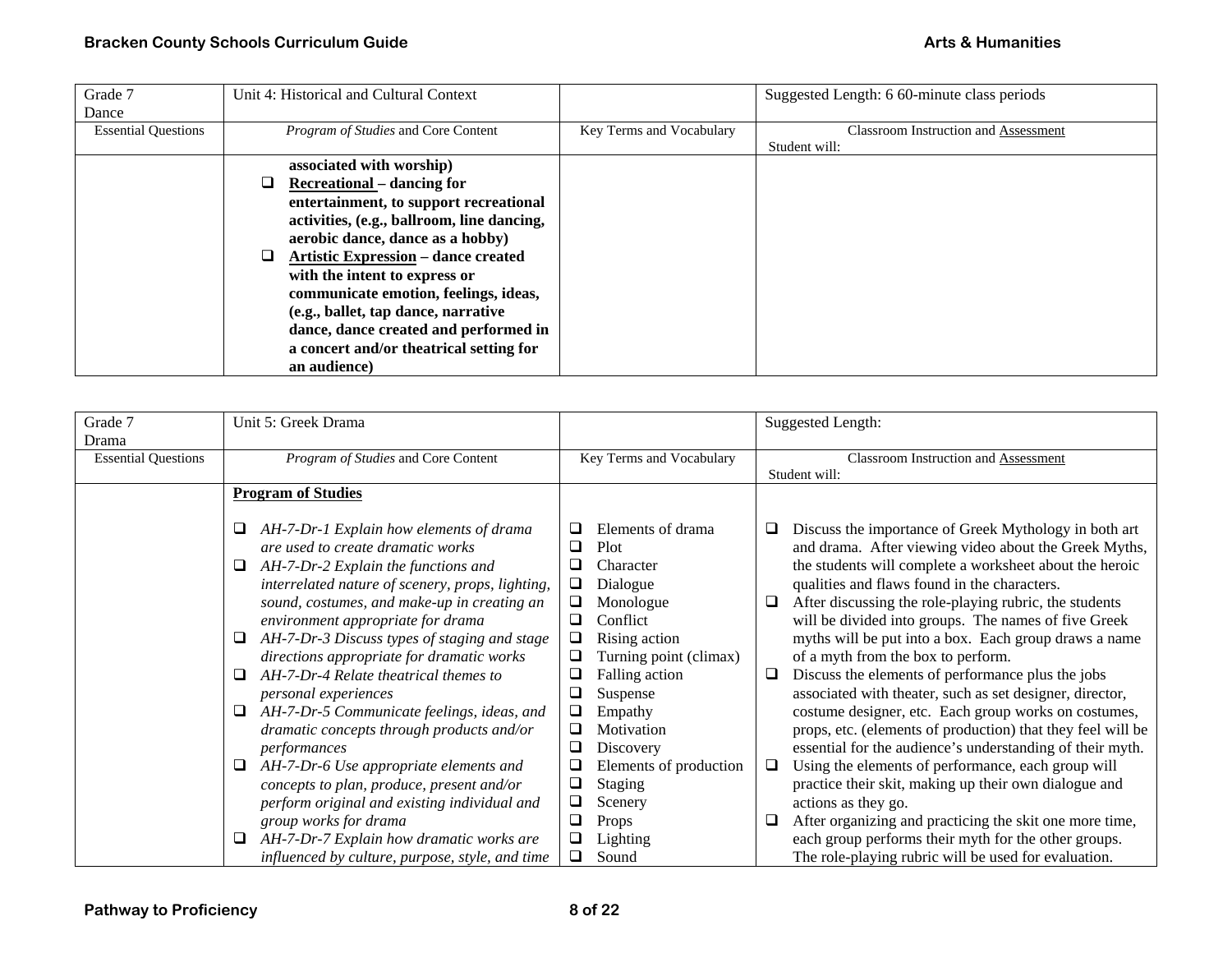| Grade 7                    | Unit 5: Greek Drama                                  |                                  | Suggested Length:                                                         |  |
|----------------------------|------------------------------------------------------|----------------------------------|---------------------------------------------------------------------------|--|
| Drama                      |                                                      |                                  |                                                                           |  |
| <b>Essential Questions</b> | Program of Studies and Core Content                  | Key Terms and Vocabulary         | Classroom Instruction and Assessment                                      |  |
|                            |                                                      | Costumes<br>⊔                    | Student will:<br>Write a reflective piece about his/her performance, plus |  |
|                            | periods<br>Q.<br>AH-7-Dr-8 Discover commonalities of | $\Box$<br>Makeup                 | ⊔<br>evaluating the performance of the rest of the group,                 |  |
|                            | character, situation and motive in theatre of        | Elements of<br>Q                 | using drama terminology.                                                  |  |
|                            |                                                      |                                  |                                                                           |  |
|                            | various cultures and historical periods              | performance                      | Learn that theater truly began with the Greeks, after<br>$\Box$           |  |
|                            | AH-7-Dr-9 Discuss ways in which theatrical<br>❏      | Characterization<br>❏            | completing a packet on Greek Theater (background,                         |  |
|                            | artists in different culture, periods, and styles    | $\Box$<br>Acting style           | questions, Greek roots and meanings, word search).                        |  |
|                            | present dramatizations                               | $\Box$<br>Storytelling           | Complete a packet on Sophocles, one of the great Greek<br>$\Box$          |  |
|                            | AH-7-Dr-10 Demonstrate awareness that<br>$\Box$      | Diction<br>$\Box$                | playwrights, who wrote the play to be studied,                            |  |
|                            | diverse cultures, periods, and styles possess        | Expression<br>$\Box$             | Antigone.                                                                 |  |
|                            | different aesthetic values which affect              | $\Box$<br>Vocal expression       | Learn about the background, staging, and vocabulary<br>$\Box$             |  |
|                            | dramatic forms                                       | $\Box$<br>Voice                  | used in the Greek play, Antigone.                                         |  |
|                            |                                                      | $\Box$<br>Playwright             | Discuss the characters and begin try-outs for parts in the<br>$\Box$      |  |
|                            |                                                      | $\Box$<br>Actor                  | "walk-through" of <b>Antigone</b> .                                       |  |
|                            | <b>Core Content</b>                                  | ❏<br>Director                    | Finish try-outs for parts. Discuss the elements of drama<br>□             |  |
|                            |                                                      | $\Box$<br>Designer               | and other terms, plus roles of people behind the scenes.                  |  |
|                            | AH-07-1.3.1 Students will analyze the use<br>⊔       | $\Box$<br>Set designer           | Perform the walk-through of <b>Antigone</b> , reading the<br>$\Box$       |  |
|                            | of elements of drama in dramatic works.              | $\Box$<br>Stage manager          | parts. Performance will be evaluated, using the role-                     |  |
|                            | DOK <sub>3</sub>                                     | $\Box$<br>House manager          | playing rubric. Discuss how the elements of drama were                    |  |
|                            |                                                      | $\Box$<br>Fly crew               | used in the play.                                                         |  |
|                            | <b>Elements of drama:</b>                            | $\Box$<br>Understudies           | $\Box$<br>Complete an open-response question about the changes            |  |
|                            | $\Box$<br><b>Literary elements - Script, Plot</b>    | $\Box$<br>Company                | in Creon, one of the main characters. How and why                         |  |
|                            | structures (exposition, rising action,               | Elements of drama<br>$\Box$      | does he change?                                                           |  |
|                            | climax or turning point, falling action),            | $\Box$<br>Elements of production | $\Box$<br>Open-Response-Reflect on the tragic events in the play          |  |
|                            | <b>Suspense, Theme, Setting, Language</b>            | $\Box$<br>Elements of            | Antigone. What were these events and how could they                       |  |
|                            | (word choices/style used to create                   | performance                      | have been prevented? Connect by telling about a                           |  |
|                            | character, dialect, point of view),                  | Roles of people behind<br>⊔      | tragedy that has affected you. How could it have been                     |  |
|                            | Monologue, Dialogue, Empathy                         | the scenes                       | prevented?                                                                |  |
|                            | $\Box$<br>Technical elements - Scenery (set),        | (for more specific terms<br>Q    |                                                                           |  |
|                            | Sound, Lights, Make-up, Props,                       | refer to Unit I)                 |                                                                           |  |
|                            | <b>Costumes, Design</b>                              |                                  |                                                                           |  |
|                            | $\Box$<br>Performance elements - Acting (e.g.,       |                                  |                                                                           |  |
|                            | character motivation and analysis),                  |                                  |                                                                           |  |
|                            | Speaking (e.g., breath control,                      |                                  |                                                                           |  |
|                            | projection, vocal expression, diction),              |                                  |                                                                           |  |
|                            | Nonverbal expression (e.g., gestures,                |                                  |                                                                           |  |
|                            | body alignment, facial expression,                   |                                  |                                                                           |  |
|                            | character blocking and movement,                     |                                  |                                                                           |  |
|                            | stage directions - stage left, stage right,          |                                  |                                                                           |  |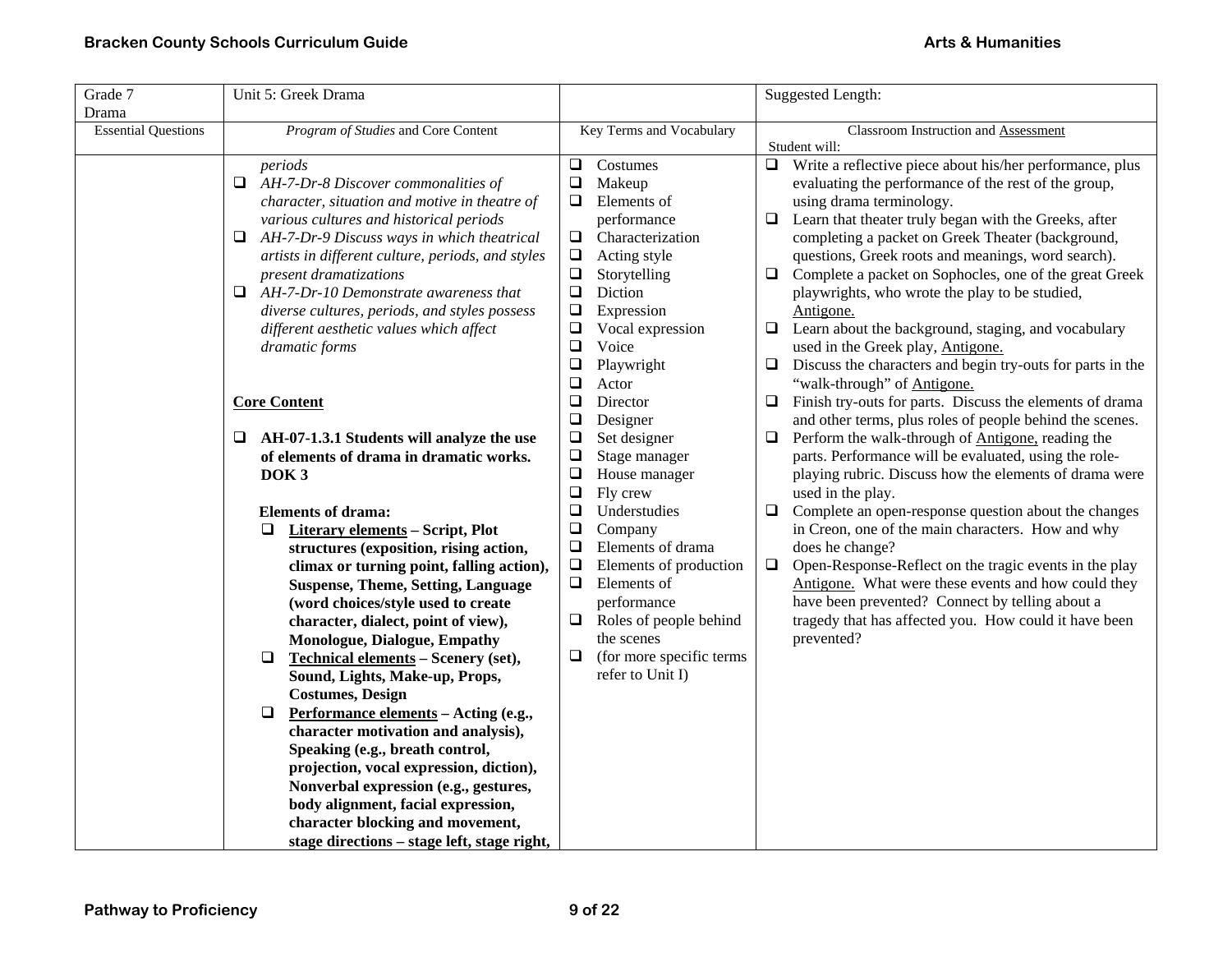| Grade 7                    | Unit 5: Greek Drama                                               |                          | <b>Suggested Length:</b>                              |
|----------------------------|-------------------------------------------------------------------|--------------------------|-------------------------------------------------------|
| Drama                      |                                                                   |                          |                                                       |
| <b>Essential Questions</b> | Program of Studies and Core Content                               | Key Terms and Vocabulary | Classroom Instruction and Assessment<br>Student will: |
|                            | center stage, upstage, downstage)                                 |                          |                                                       |
|                            |                                                                   |                          |                                                       |
|                            | AH-07-1.3.2 Students will describe how the<br>⊔                   |                          |                                                       |
|                            | technical elements (scenery, props, lighting,                     |                          |                                                       |
|                            | sound, costumes, make-up) communicate                             |                          |                                                       |
|                            | setting and mood.                                                 |                          |                                                       |
|                            | $\Box$ AH-07-1.3.3 Students will explain how                      |                          |                                                       |
|                            | performance elements (e.g., acting, speaking,                     |                          |                                                       |
|                            | movement) can create a believable character.                      |                          |                                                       |
|                            |                                                                   |                          |                                                       |
|                            | AH-07-1.3.4 Students will identify and<br>❏                       |                          |                                                       |
|                            | describe the types of stages (arena, thrust,<br>proscenium)       |                          |                                                       |
|                            |                                                                   |                          |                                                       |
|                            | AH-07-2.3.1 Students will analyze or<br>⊔                         |                          |                                                       |
|                            | explain how diverse cultures and time                             |                          |                                                       |
|                            | periods affect drama/theatre. DOK 3                               |                          |                                                       |
|                            | <b>Periods:</b>                                                   |                          |                                                       |
|                            | <b>Classical Greece and Rome - Presents</b><br>$\Box$             |                          |                                                       |
|                            | the universal ideal of beauty through                             |                          |                                                       |
|                            | logic, order, reason, and moderation.                             |                          |                                                       |
|                            | (Development and characteristics                                  |                          |                                                       |
|                            | <b>Ancient Greek theatre and the</b>                              |                          |                                                       |
|                            | continuation of Greek stories and<br>styles in the Roman theatre) |                          |                                                       |
|                            | $\Box$ Medieval – Appeals to the emotions                         |                          |                                                       |
|                            | and stresses and importance of                                    |                          |                                                       |
|                            | religion. (Morality plays - characters                            |                          |                                                       |
|                            | are personification of good and evil in                           |                          |                                                       |
|                            | a struggle for man's soul)                                        |                          |                                                       |
|                            | AH-07-3.3.1 Students will identify or<br>Q.                       |                          |                                                       |
|                            | explain how drama/theatre fulfills a variety                      |                          |                                                       |
|                            | of purposes. DOK 2                                                |                          |                                                       |
|                            |                                                                   |                          |                                                       |
|                            | <b>Purposes of Drama/Theatre: (different</b>                      |                          |                                                       |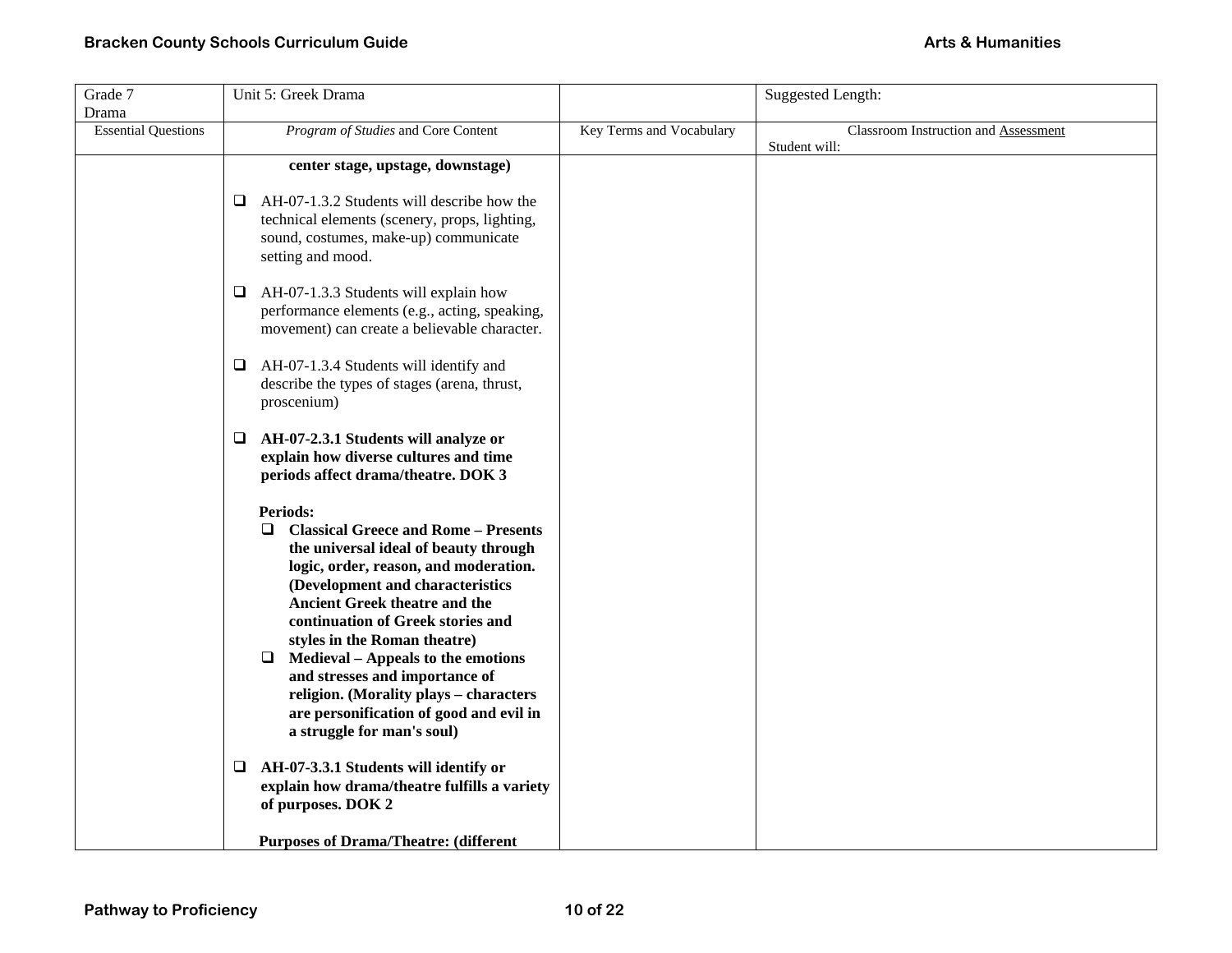| Grade 7                    | Unit 5: Greek Drama                                |                          | <b>Suggested Length:</b>             |
|----------------------------|----------------------------------------------------|--------------------------|--------------------------------------|
| Drama                      |                                                    |                          |                                      |
| <b>Essential Questions</b> | Program of Studies and Core Content                | Key Terms and Vocabulary | Classroom Instruction and Assessment |
|                            |                                                    |                          | Student will:                        |
|                            | roles of drama)                                    |                          |                                      |
|                            | $\Box$<br>Sharing the human experience – to        |                          |                                      |
|                            | express or communicate emotion,                    |                          |                                      |
|                            | feelings, ideas, information through               |                          |                                      |
|                            | dramatic works (e.g., social change,               |                          |                                      |
|                            | express or communicate universal                   |                          |                                      |
|                            | themes, to interpret and recreate                  |                          |                                      |
|                            | information, ideas, and emotions)                  |                          |                                      |
|                            | Passing on tradition and culture – to<br>❏         |                          |                                      |
|                            | express or communicate feelings, ideas,            |                          |                                      |
|                            | information (e.g., narrative,                      |                          |                                      |
|                            | storytelling, folktales, religious ritual          |                          |                                      |
|                            | and ceremony)                                      |                          |                                      |
|                            | Recreational - drama as recreation<br>$\Box$       |                          |                                      |
|                            | and for recreational events (e.g., for             |                          |                                      |
|                            | entertainment, diversion, festivals)               |                          |                                      |
|                            | $\Box$<br>Artistic expression - drama created      |                          |                                      |
|                            | with the intent to express or                      |                          |                                      |
|                            | communicate emotion, feelings, ideas,              |                          |                                      |
|                            | information (e.g., dramatic works                  |                          |                                      |
|                            | created and performed in a theatrical              |                          |                                      |
|                            | setting for an audience)                           |                          |                                      |
|                            |                                                    |                          |                                      |
|                            | AH-07-4.3.1 Students will create and perform<br>□  |                          |                                      |
|                            | using elements of drama, (Literary, Technical,     |                          |                                      |
|                            | Performance)                                       |                          |                                      |
|                            | AH-07-4.3.2 Students will improvise short<br>⊔     |                          |                                      |
|                            | dialogues and monologues.                          |                          |                                      |
|                            |                                                    |                          |                                      |
|                            | AH-07-4.3.3 Students will engage in dramatic<br>□  |                          |                                      |
|                            | activities that reflect historical times and       |                          |                                      |
|                            | cultures.                                          |                          |                                      |
|                            |                                                    |                          |                                      |
|                            | AH-07-4.3.4 Students will identify the skills<br>⊔ |                          |                                      |
|                            | necessary for jobs associated with theatre         |                          |                                      |
|                            | (playwright, director, actor, actress, designers,  |                          |                                      |
|                            | scenery, props, lighting, sounds, costume,         |                          |                                      |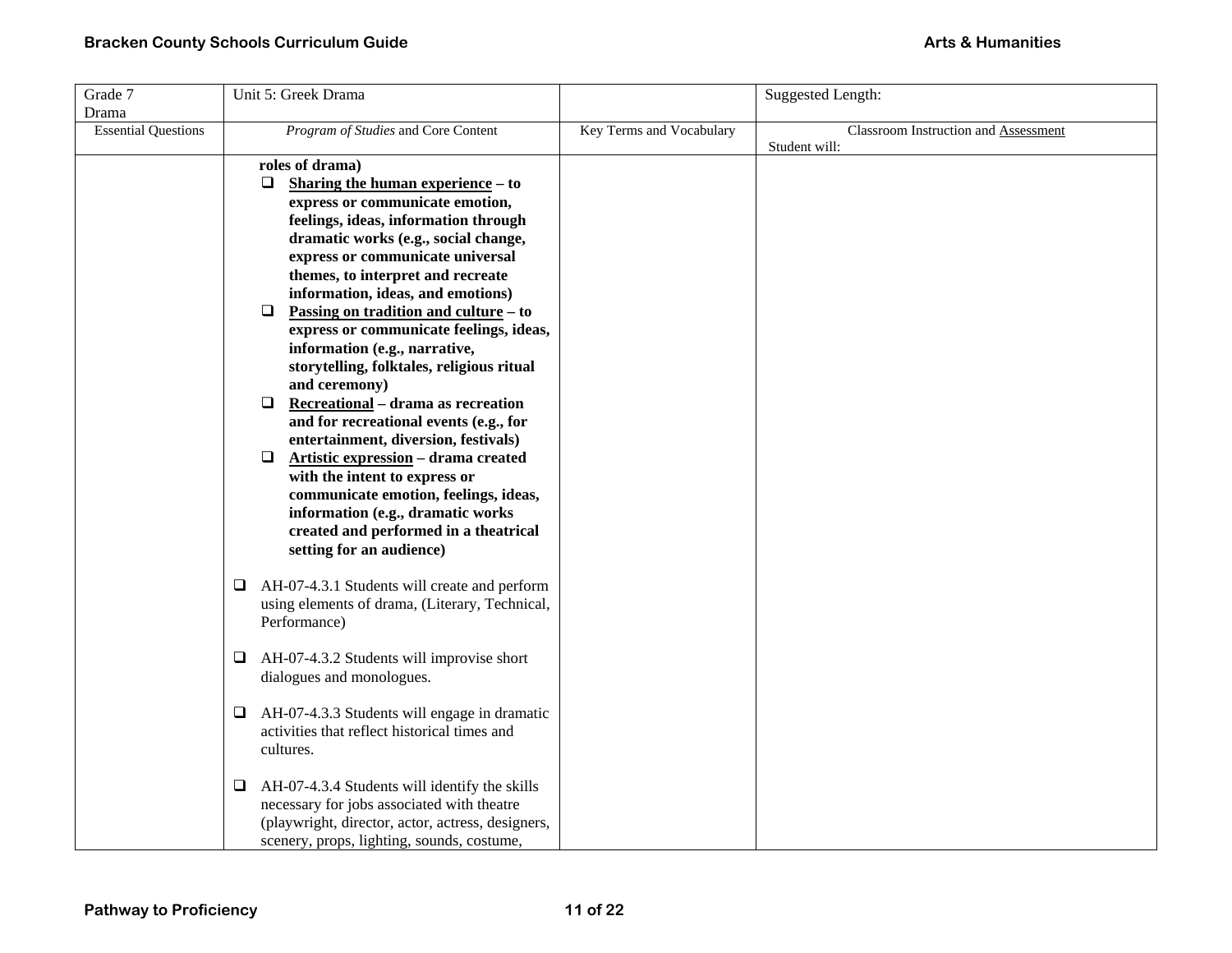| Grade 7                    | Unit 5: Greek Drama                        |                          | Suggested Length:                    |
|----------------------------|--------------------------------------------|--------------------------|--------------------------------------|
| Drama                      |                                            |                          |                                      |
| <b>Essential Questions</b> | <i>Program of Studies</i> and Core Content | Key Terms and Vocabulary | Classroom Instruction and Assessment |
|                            |                                            |                          | Student will:                        |
|                            | make-up)                                   |                          |                                      |

| Grade 7                                                                                                                                                                                                                     | Unit 6: Greek/Roman                                                                                                                                                                                                                                                                                                                                                                                                                                                                                                                                                                                                                                                                                                                                                                                                                                                                                                                                                                                                                                                                                                                                                                                        |                                                                                                                                                                                                                                                                                                                                                                                                                                                                                                                                       | <b>Suggested Length:</b>                                                                                                                                                                                                                                                                                                                                                                                                                                                                                                                                                                                                                                                                                                                                                                                                                                                            |
|-----------------------------------------------------------------------------------------------------------------------------------------------------------------------------------------------------------------------------|------------------------------------------------------------------------------------------------------------------------------------------------------------------------------------------------------------------------------------------------------------------------------------------------------------------------------------------------------------------------------------------------------------------------------------------------------------------------------------------------------------------------------------------------------------------------------------------------------------------------------------------------------------------------------------------------------------------------------------------------------------------------------------------------------------------------------------------------------------------------------------------------------------------------------------------------------------------------------------------------------------------------------------------------------------------------------------------------------------------------------------------------------------------------------------------------------------|---------------------------------------------------------------------------------------------------------------------------------------------------------------------------------------------------------------------------------------------------------------------------------------------------------------------------------------------------------------------------------------------------------------------------------------------------------------------------------------------------------------------------------------|-------------------------------------------------------------------------------------------------------------------------------------------------------------------------------------------------------------------------------------------------------------------------------------------------------------------------------------------------------------------------------------------------------------------------------------------------------------------------------------------------------------------------------------------------------------------------------------------------------------------------------------------------------------------------------------------------------------------------------------------------------------------------------------------------------------------------------------------------------------------------------------|
| <b>Visual Arts</b>                                                                                                                                                                                                          |                                                                                                                                                                                                                                                                                                                                                                                                                                                                                                                                                                                                                                                                                                                                                                                                                                                                                                                                                                                                                                                                                                                                                                                                            |                                                                                                                                                                                                                                                                                                                                                                                                                                                                                                                                       |                                                                                                                                                                                                                                                                                                                                                                                                                                                                                                                                                                                                                                                                                                                                                                                                                                                                                     |
| <b>Essential Questions</b>                                                                                                                                                                                                  | Program of Studies and Core Content                                                                                                                                                                                                                                                                                                                                                                                                                                                                                                                                                                                                                                                                                                                                                                                                                                                                                                                                                                                                                                                                                                                                                                        | Key Terms and Vocabulary                                                                                                                                                                                                                                                                                                                                                                                                                                                                                                              | Classroom Instruction and Assessment                                                                                                                                                                                                                                                                                                                                                                                                                                                                                                                                                                                                                                                                                                                                                                                                                                                |
|                                                                                                                                                                                                                             |                                                                                                                                                                                                                                                                                                                                                                                                                                                                                                                                                                                                                                                                                                                                                                                                                                                                                                                                                                                                                                                                                                                                                                                                            |                                                                                                                                                                                                                                                                                                                                                                                                                                                                                                                                       | Student will:                                                                                                                                                                                                                                                                                                                                                                                                                                                                                                                                                                                                                                                                                                                                                                                                                                                                       |
|                                                                                                                                                                                                                             | <b>Program of Studies</b>                                                                                                                                                                                                                                                                                                                                                                                                                                                                                                                                                                                                                                                                                                                                                                                                                                                                                                                                                                                                                                                                                                                                                                                  |                                                                                                                                                                                                                                                                                                                                                                                                                                                                                                                                       |                                                                                                                                                                                                                                                                                                                                                                                                                                                                                                                                                                                                                                                                                                                                                                                                                                                                                     |
| How do we use<br>1.<br>the elements<br>and principals<br>to create art?<br>2. How can we<br>create artwork<br>using various<br>media $&$<br>processes?<br>3. How does the<br>artwork reflect<br>the culture $\&$<br>styles? | AH-7-VA-1 Explain how elements of art (line,<br>□<br>shape, color, form, texture, space, value) and<br>principles of design (balance, emphasis,<br>pattern, repetition, contrast, movement,<br>rhythm, proportion, unity) are used to create<br>works of art.<br>AH-7-VA-2 Make art for specific purposes<br>□<br>using elements of art and principles of design<br>AH-7-VA-3 Compare and contrast visual<br>⊔<br>products which illustrate elements of art and<br>principles of design<br>AH-7-VA-4 Refine use of elements of art and<br>principles of design when providing two- and<br>three-dimensional artwork.<br>AH-7-VA-5 Continue to develop a positive<br>□<br>self-concept about one's own work and<br>recognize the value of others' (peers and<br>artists) works.<br>AH-7-VA-6 Use and care for an expanding<br>⊔<br>number of art tools and materials in a safe<br>and proper manner.<br>AH-7-VA-7 Compare and contrast visual<br>❏<br>effects created by using different media<br>and/or processes.<br>AH-7-VA-8 Use a variety of art media,<br>❏<br>processes, and subject matter to communicate<br>ideas, feelings and experiences.<br>AH-7-VA-9 Use art media, techniques, and<br>$\Box$ | $\Box$<br>Amphora<br>$\Box$<br>Aqueduct<br>❏<br>Concrete<br>$\Box$<br>Frieze<br>$\Box$<br>Round arch<br>$\Box$<br>Triumphal arch<br>□<br>Color<br>$\Box$<br>Line<br>❏<br>Texture<br>$\Box$<br>Shape<br>$\Box$<br>Form<br>$\Box$<br>Space<br>$\Box$<br>Balance<br>$\Box$<br>Symmetrical<br>$\Box$<br>Asymmetrical<br>❏<br>Movement<br>❏<br>Emphasis<br>$\Box$<br>Rhythm<br>❏<br>Ceramics<br>$\Box$<br>Coil<br>$\Box$<br>Pinch-pot<br>❏<br>Slab<br>❏<br><b>Bisque</b><br>□<br>Glaze<br>❏<br>Greenware<br>Kiln<br>$\Box$<br>❏<br>Wedging | Read and discuss chapter 7 "Art of Greece and Rome"<br>□<br>in Understanding Art, before completing the Review on<br>page 111.<br>Complete a work sheet over chapter 7 of fill in the<br>$\Box$<br>blank, matching, and true/false questions.<br>Compare Greek art with Roman art for an open-<br>$\Box$<br>response question.<br>Review ceramic vocabulary and rubric for the project<br>❏<br>before creating a sketch of an idea for a ceramic project<br>with Greek or Roman influence (an amphora, triumphal<br>arch, or building).<br>Create a ceramic project with Greek or Roman influence<br>$\Box$<br>using the ceramic techniques of pinch-pot, coil, and slab<br>and following the given rubric.<br>Present this ceramic project to the class by describing,<br>❏<br>analyzing, interpreting, and judging this work.<br>Review Elements & Principles of Art 6.<br>$\Box$ |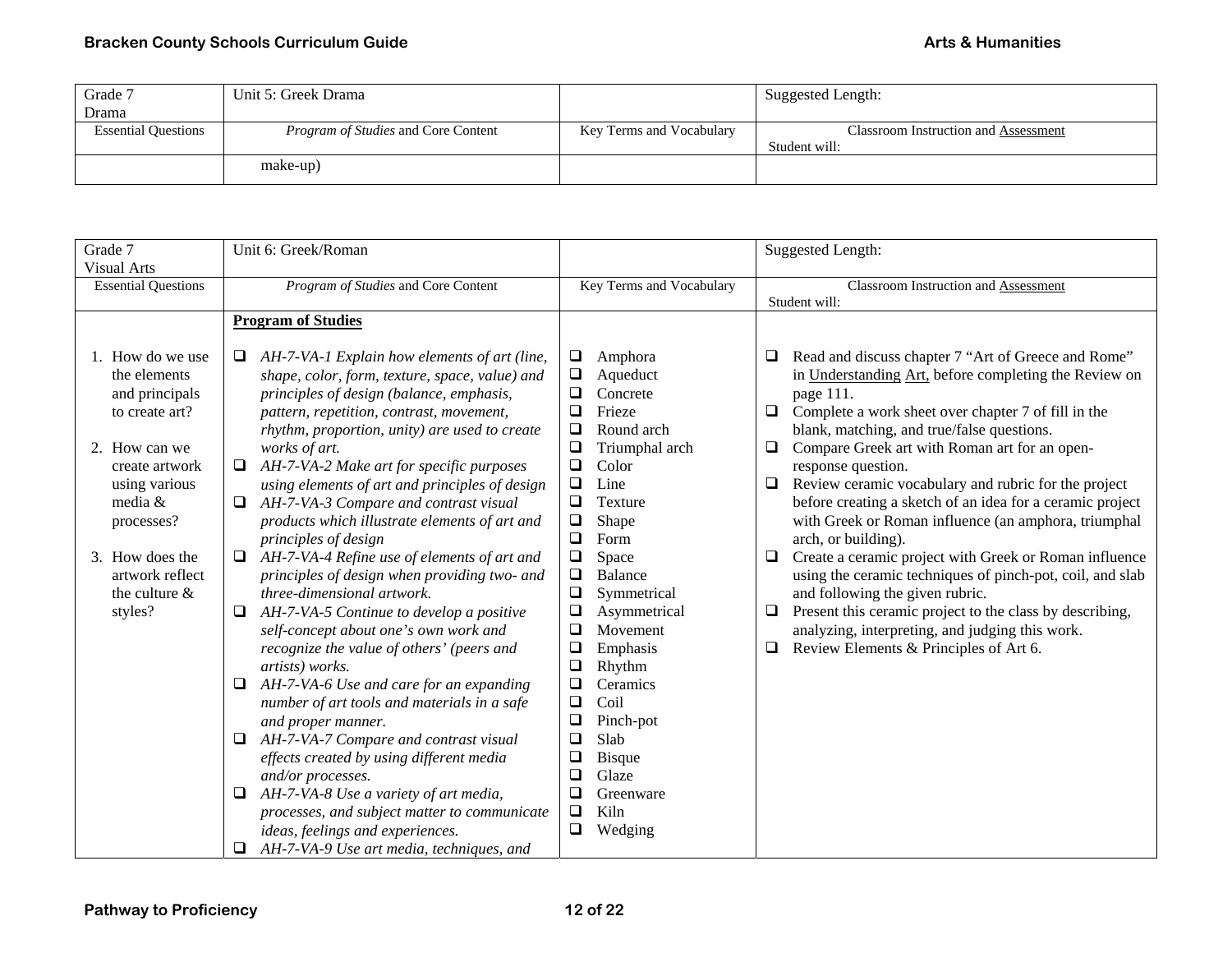| Grade 7                                          | Unit 6: Greek/Roman                                                                                                                                                                                                                                                                                                                                                                                                                |                          | Suggested Length:                                            |
|--------------------------------------------------|------------------------------------------------------------------------------------------------------------------------------------------------------------------------------------------------------------------------------------------------------------------------------------------------------------------------------------------------------------------------------------------------------------------------------------|--------------------------|--------------------------------------------------------------|
| <b>Visual Arts</b><br><b>Essential Questions</b> | Program of Studies and Core Content                                                                                                                                                                                                                                                                                                                                                                                                | Key Terms and Vocabulary | <b>Classroom Instruction and Assessment</b><br>Student will: |
|                                                  | processes skillfully.<br>$\Box$ AH-7-VA-10 Describe the significance of<br>artists' roles in society.<br>$\Box$ AH-7-VA-11 Compare and contrast artworks<br>of various cultures, purposes, styles, and time<br><i>periods.</i><br>$\Box$ AH-7-VA-12 Explain contributions of various<br>cultures to visual arts.<br>$\Box$ AH-7-VA-13 Communicate the influences of<br>time, place, and personality on art forms and<br>practices. |                          |                                                              |
|                                                  | <b>Core Content</b>                                                                                                                                                                                                                                                                                                                                                                                                                |                          |                                                              |
|                                                  | $\Box$ AH-07-1.4.1 Students will analyze works of<br>art using elements of art and principles of<br>design. DOK 3                                                                                                                                                                                                                                                                                                                  |                          |                                                              |
|                                                  | <b>Elements of Art:</b><br>Line, Shape, Color properties (hue,<br>$\Box$<br>value, intensity) and color<br>schemes/groups (monochromatic),<br>Form, Texture, Space<br>(positive/negative, perspective (e.g., 1)<br>point linear perspective), and value<br>(darkness or lightness, tints or shades)                                                                                                                                |                          |                                                              |
|                                                  | <b>Principles of Design:</b><br><b>Repetition, Pattern, Balance,</b><br>$\Box$<br>(symmetrical/asymmetrical),<br>Emphasis, (focal point), Contrast (e.g.,<br>black/white, rough/smooth), Rhythm,<br>Proportion, Movement.                                                                                                                                                                                                          |                          |                                                              |
|                                                  | AH-07-1.4.2 students will describe a<br>❏<br>variety of art media and art processes.<br>DOK <sub>2</sub>                                                                                                                                                                                                                                                                                                                           |                          |                                                              |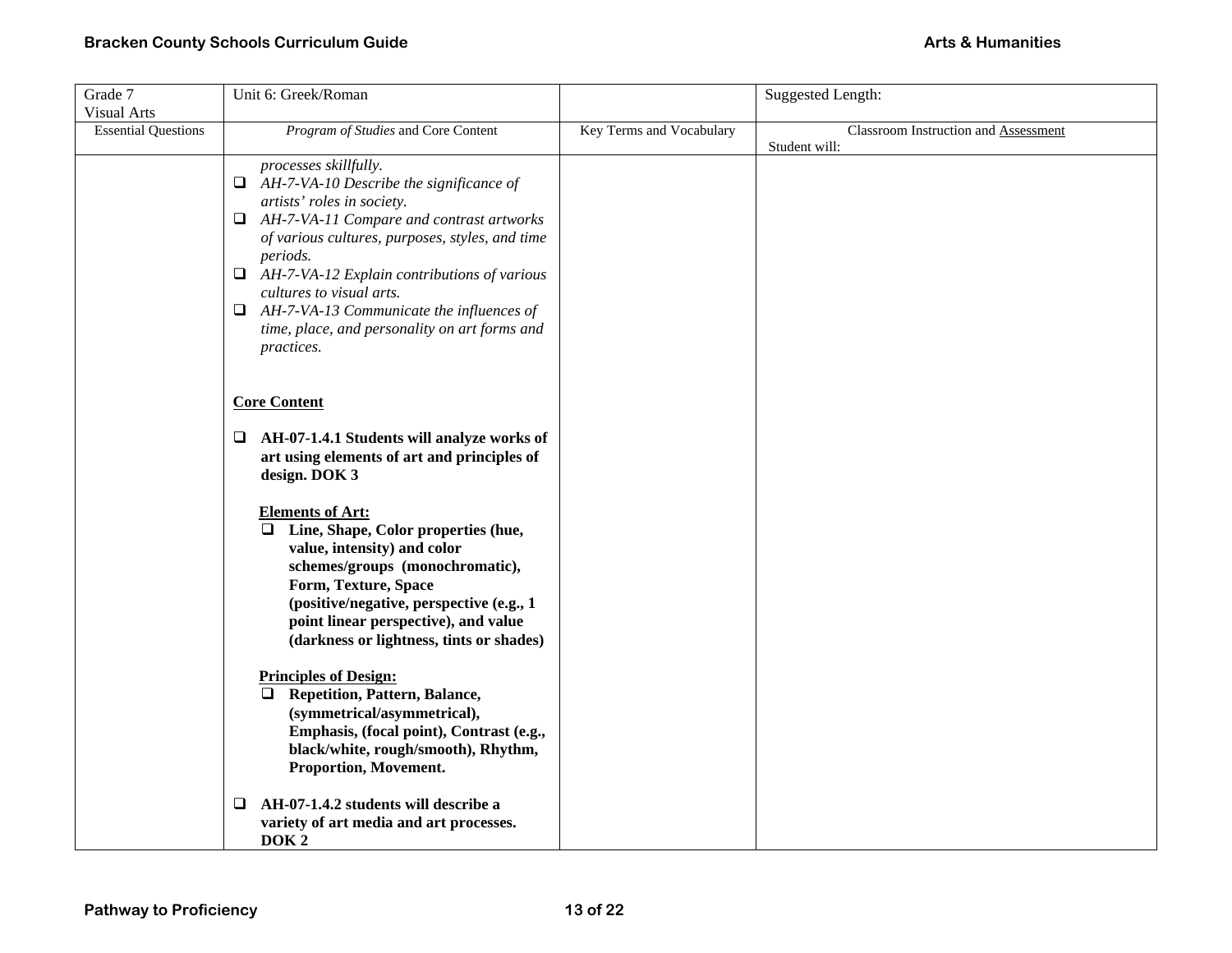| Grade 7                    | Unit 6: Greek/Roman                               |                          | Suggested Length:                    |
|----------------------------|---------------------------------------------------|--------------------------|--------------------------------------|
| <b>Visual Arts</b>         |                                                   |                          |                                      |
| <b>Essential Questions</b> | Program of Studies and Core Content               | Key Terms and Vocabulary | Classroom Instruction and Assessment |
|                            |                                                   |                          | Student will:                        |
|                            | Media (plural)/Medium (singular):                 |                          |                                      |
|                            | (Properties of media need to be known in          |                          |                                      |
|                            | order to respond to artworks)                     |                          |                                      |
|                            | Two-dimensional - crayon, pencil,<br>Q.           |                          |                                      |
|                            | fabric, yarn, paint (tempera,                     |                          |                                      |
|                            | watercolor), ink, pastel                          |                          |                                      |
|                            | Three-dimensional - clay, papier-<br>$\Box$       |                          |                                      |
|                            | mâché, found objects (assemblages)                |                          |                                      |
|                            |                                                   |                          |                                      |
|                            | <b>Art Processes:</b>                             |                          |                                      |
|                            | $\Box$<br>Two-dimensional - drawing, painting,    |                          |                                      |
|                            | fiber art (e.g., fabric printing,                 |                          |                                      |
|                            | stamping, tie dye), printmaking                   |                          |                                      |
|                            | Three-dimensional - ceramics, and<br>$\Box$       |                          |                                      |
|                            | sculpture, fiber art (e.g., constructing          |                          |                                      |
|                            | with fiber, weaving, knitting, quilting)          |                          |                                      |
|                            |                                                   |                          |                                      |
|                            | Subject matter: representational (e.g.,<br>$\Box$ |                          |                                      |
|                            | landscape, portrait, still life)                  |                          |                                      |
|                            | nonrepresentational (e.g., abstract,              |                          |                                      |
|                            | non-objective)                                    |                          |                                      |
|                            | AH-07-2.4.1 Students will analyze or<br>□         |                          |                                      |
|                            | explain how diverse cultures and time             |                          |                                      |
|                            | periods affect visual arts. DOK 3                 |                          |                                      |
|                            |                                                   |                          |                                      |
|                            | <b>Periods:</b>                                   |                          |                                      |
|                            | <b>Classical Greece - Presents the</b><br>□       |                          |                                      |
|                            | universal ideal of beauty through logic,          |                          |                                      |
|                            | order, reason, and moderation.                    |                          |                                      |
|                            | Western civilization was heavily                  |                          |                                      |
|                            | influenced by Classical Greece.                   |                          |                                      |
|                            | (architecture, sculpture, pottery)                |                          |                                      |
|                            |                                                   |                          |                                      |
|                            | <b>Ancient Rome - Continuation of</b><br>$\Box$   |                          |                                      |
|                            | Classical Greek traditions in the arts,           |                          |                                      |
|                            | advancement of architecture                       |                          |                                      |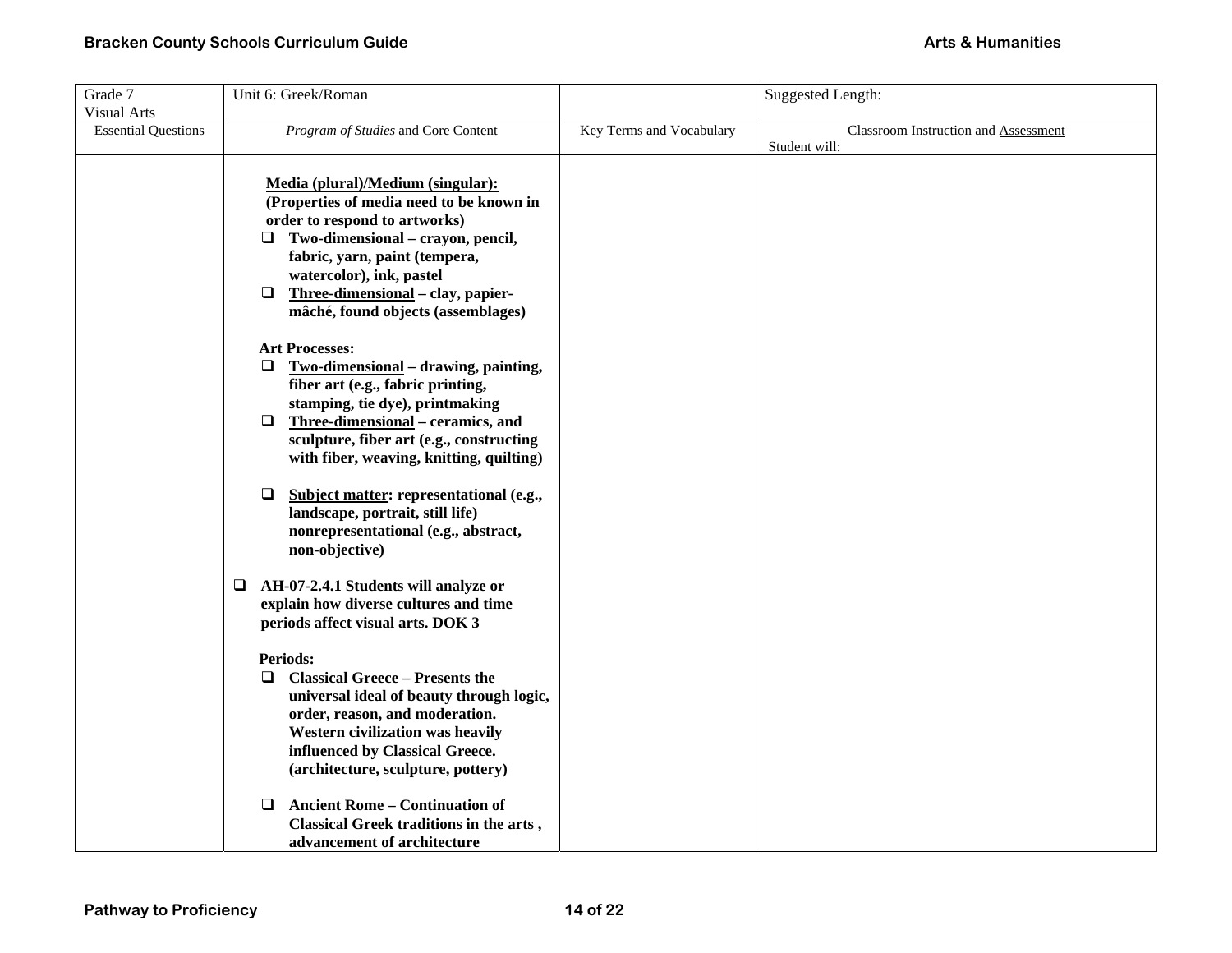| Grade 7                    | Unit 6: Greek/Roman                                                                                                                                                                                                                                                                                                                                                                                                                                                                                                                                                                                                                                                                                                                             |                          | Suggested Length:                                     |
|----------------------------|-------------------------------------------------------------------------------------------------------------------------------------------------------------------------------------------------------------------------------------------------------------------------------------------------------------------------------------------------------------------------------------------------------------------------------------------------------------------------------------------------------------------------------------------------------------------------------------------------------------------------------------------------------------------------------------------------------------------------------------------------|--------------------------|-------------------------------------------------------|
| <b>Visual Arts</b>         |                                                                                                                                                                                                                                                                                                                                                                                                                                                                                                                                                                                                                                                                                                                                                 |                          |                                                       |
| <b>Essential Questions</b> | Program of Studies and Core Content                                                                                                                                                                                                                                                                                                                                                                                                                                                                                                                                                                                                                                                                                                             | Key Terms and Vocabulary | Classroom Instruction and Assessment<br>Student will: |
|                            | (Pantheon, Coliseum, arch, vault,<br>dome)                                                                                                                                                                                                                                                                                                                                                                                                                                                                                                                                                                                                                                                                                                      |                          |                                                       |
|                            | <b>Ancient Egypt - Monumental</b><br>⊔<br>structures (e.g., pyramids, sphinx),<br>visual arts reflect religion and belief in<br>immortality                                                                                                                                                                                                                                                                                                                                                                                                                                                                                                                                                                                                     |                          |                                                       |
|                            | Medieval – Appeals to emotions and<br>❏<br>stresses the importance of religion.<br>(Gothic and Romanesque architecture,<br>basic characteristics and influence of<br>Roman techniques)                                                                                                                                                                                                                                                                                                                                                                                                                                                                                                                                                          |                          |                                                       |
|                            | AH-07-3.4.1 Students will identify or<br>⊔<br>explain how art fulfills a variety of<br>purposes. DOK 2                                                                                                                                                                                                                                                                                                                                                                                                                                                                                                                                                                                                                                          |                          |                                                       |
|                            | Purposes of Art: (different roles of art)<br>$\Box$ Ceremonial – ritual, celebration,<br>artworks created to support worship<br>ceremonies<br>$\Box$<br><b>Artistic expression</b> – artwork to<br>express or communicate emotions,<br>ideas, feelings (e.g., for self expression,<br>to decorate or beautify objects)<br>$\Box$<br>Narrative - artworks that tell stories,<br>describe and illustrate experiences or<br>communicate ideas or information, art<br>to document important or historical<br>events<br>$\Box$<br>Functional – artistic objects used in<br>everyday life<br><b>Persuasive</b> – artworks that promote<br>$\Box$<br>ideas, philosophies, or products (e.g.,<br>advertising, marketing, propaganda,<br>ideology, etc.) |                          |                                                       |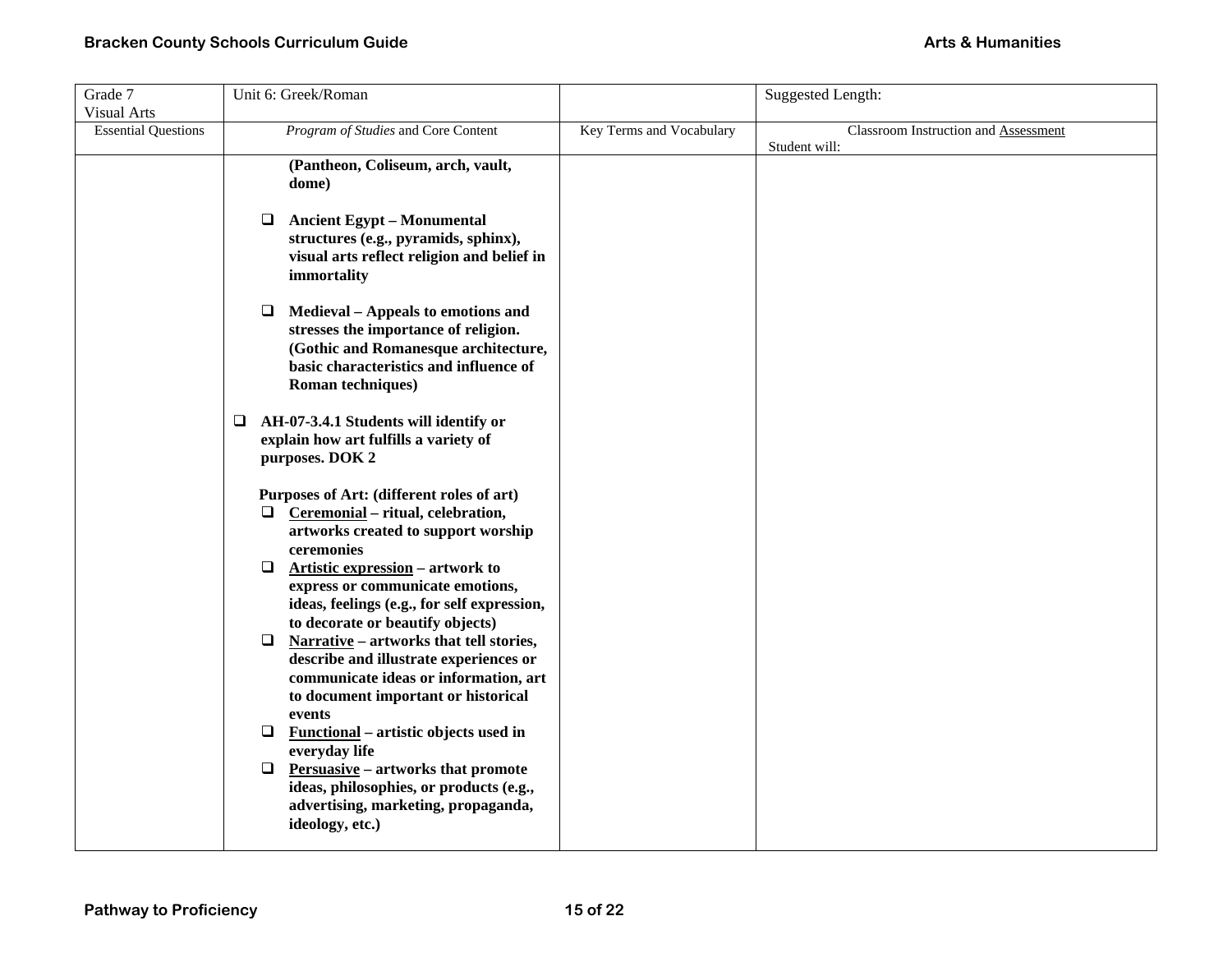| Grade 7                    | Unit 6: Greek/Roman                                                                                                                           |                          | Suggested Length:                           |
|----------------------------|-----------------------------------------------------------------------------------------------------------------------------------------------|--------------------------|---------------------------------------------|
| <b>Visual Arts</b>         |                                                                                                                                               |                          |                                             |
| <b>Essential Questions</b> | <i>Program of Studies</i> and Core Content                                                                                                    | Key Terms and Vocabulary | <b>Classroom Instruction and Assessment</b> |
|                            |                                                                                                                                               |                          | Student will:                               |
|                            | AH-07-4.4.1 Students will create art for<br>specific purposes using the elements of art<br>and principles of design to communicate<br>ideas.  |                          |                                             |
|                            | AH-07-4.4.2 Students will use a variety of art<br>⊔<br>media, processes and subject matter to<br>communicate ideas, feelings and experiences. |                          |                                             |

| Grade 7<br>Visual Arts                                                                                                                                                                                                 | Unit 7: Elements and Principles of Design                                                                                                                                                                                                                                                                                                                                                                                                                                                                                                                                                                                                                                                                                                                                                                                                |                                                                                                                                                                                                                                                                                                                                                      | Suggested Length: 7 days                                                                                                                                                                                                                                                                                                                                                                                                                                                                                                                                                                                                                                                                                                                                                                                                                                                                                                                                                                     |
|------------------------------------------------------------------------------------------------------------------------------------------------------------------------------------------------------------------------|------------------------------------------------------------------------------------------------------------------------------------------------------------------------------------------------------------------------------------------------------------------------------------------------------------------------------------------------------------------------------------------------------------------------------------------------------------------------------------------------------------------------------------------------------------------------------------------------------------------------------------------------------------------------------------------------------------------------------------------------------------------------------------------------------------------------------------------|------------------------------------------------------------------------------------------------------------------------------------------------------------------------------------------------------------------------------------------------------------------------------------------------------------------------------------------------------|----------------------------------------------------------------------------------------------------------------------------------------------------------------------------------------------------------------------------------------------------------------------------------------------------------------------------------------------------------------------------------------------------------------------------------------------------------------------------------------------------------------------------------------------------------------------------------------------------------------------------------------------------------------------------------------------------------------------------------------------------------------------------------------------------------------------------------------------------------------------------------------------------------------------------------------------------------------------------------------------|
| <b>Essential Questions</b>                                                                                                                                                                                             | Program of Studies and Core Content                                                                                                                                                                                                                                                                                                                                                                                                                                                                                                                                                                                                                                                                                                                                                                                                      | Key Terms and Vocabulary                                                                                                                                                                                                                                                                                                                             | <b>Classroom Instruction and Assessment</b><br>Student will:                                                                                                                                                                                                                                                                                                                                                                                                                                                                                                                                                                                                                                                                                                                                                                                                                                                                                                                                 |
|                                                                                                                                                                                                                        | <b>Program of Studies</b>                                                                                                                                                                                                                                                                                                                                                                                                                                                                                                                                                                                                                                                                                                                                                                                                                |                                                                                                                                                                                                                                                                                                                                                      |                                                                                                                                                                                                                                                                                                                                                                                                                                                                                                                                                                                                                                                                                                                                                                                                                                                                                                                                                                                              |
| How do we use<br>the elements<br>and principals<br>to create art?<br>2.<br>How can we<br>create artwork<br>using various<br>media &<br>processes?<br>3. How does the<br>artwork reflect<br>the culture $\&$<br>styles? | AH-7-VA-1 Explain how elements of art (line,<br>⊔<br>shape, color, form, texture, space, value) and<br>principles of design (balance, emphasis,<br>pattern, repetition, contrast, movement,<br>rhythm, proportion, unity) are used to create<br>works of art.<br>AH-7-VA-2 Make art for specific purposes<br>❏<br>using elements of art and principles of design<br>AH-7-VA-3 Compare and contrast visual<br>❏<br>products which illustrate elements of art and<br>principles of design<br>AH-7-VA-4 Refine use of elements of art and<br>$\Box$<br>principles of design when providing two- and<br>three-dimensional artwork.<br>AH-7-VA-5 Continue to develop a positive<br>❏<br>self-concept about one's own work and<br>recognize the value of others' (peers and<br>artists) works.<br>AH-7-VA-6 Use and care for an expanding<br>❏ | ❏<br>Color<br>Hue<br>$\Box$<br>Value<br>□<br>$\Box$<br>Intensity<br>❏<br>Monochromatic color<br>scheme<br>Analogous color<br>⊔<br>scheme<br>Warm or cool color<br>□<br>scheme<br>Complementary color<br>⊔<br>scheme<br>$\Box$<br>Line<br>$\Box$<br>Shape<br>□<br>Geometric<br>$\Box$<br>Organic<br>$\Box$<br>Form<br>$\Box$<br>Space<br>□<br>Texture | Review Ch.1, "The Language of Art", in Understanding<br>ч<br>Art, and complete the review on page 15.<br>Complete a work sheet over Ch. 1 of matching,<br>Q<br>illustrations, and true/false questions.<br>Complete an open-response question where he/she will<br>□<br>choose three elements of art and three principles of art.<br>He/she will then describe how these elements and<br>principles are used in a particular artwork.<br>Complete a worksheet on "The Language of Art in Your<br>□<br>Home," where the elements and principles are applied to<br>a home setting (reality).<br>Design an ideal room for a teenager, using the elements<br>□<br>and principles of design, and following the rubric given.<br>This can be either a "solo" project or with a partner,<br>usually in the form of a diorama.<br>Present the completed project to the class and explain<br>⊔<br>how the elements and principles of design were used<br>and how this room is "ideal" for a teenager. |
|                                                                                                                                                                                                                        | number of art tools and materials in a safe<br>and proper manner.                                                                                                                                                                                                                                                                                                                                                                                                                                                                                                                                                                                                                                                                                                                                                                        | □<br>Balance<br>□<br>Symmetrical or formal                                                                                                                                                                                                                                                                                                           |                                                                                                                                                                                                                                                                                                                                                                                                                                                                                                                                                                                                                                                                                                                                                                                                                                                                                                                                                                                              |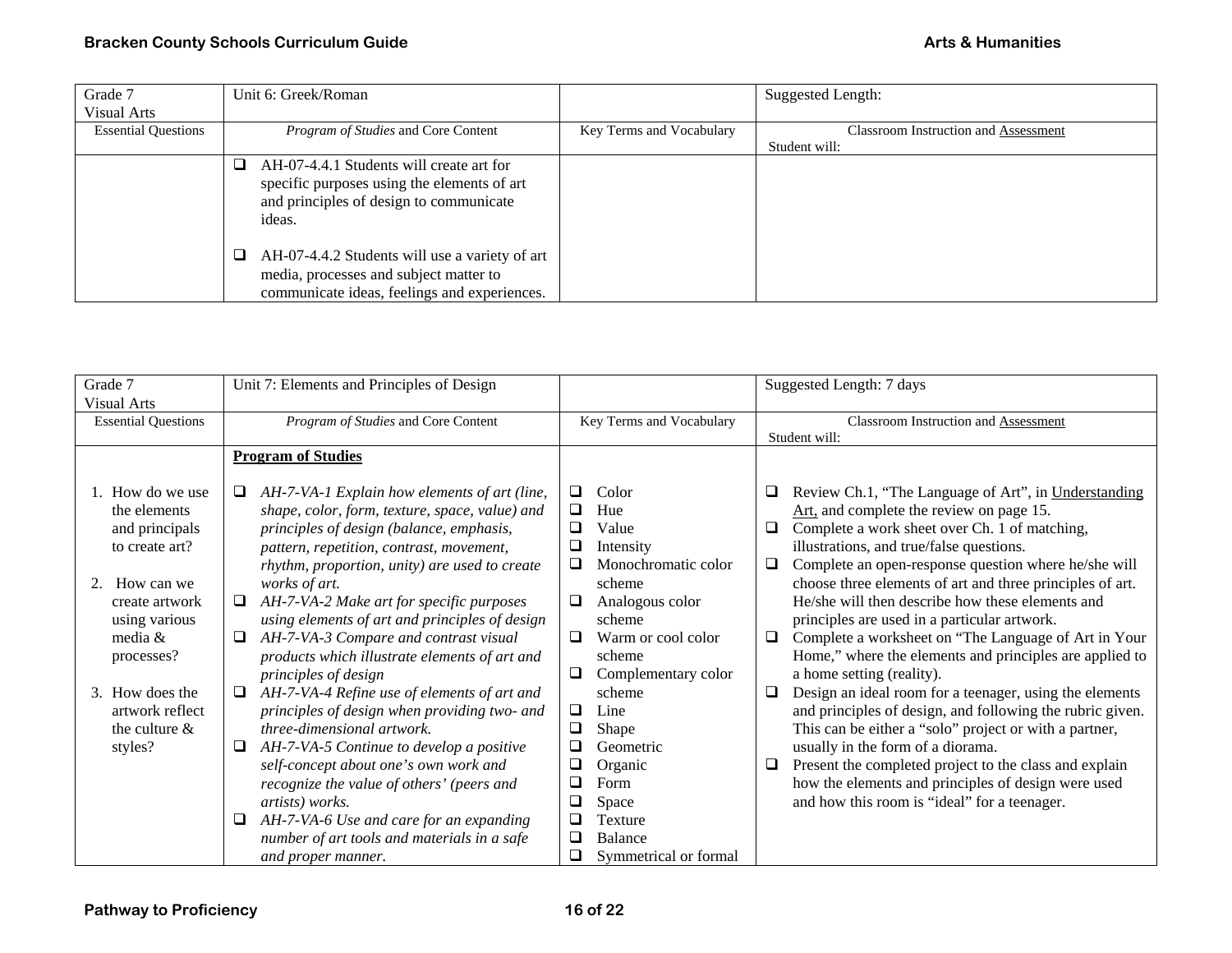| Grade 7                    | Unit 7: Elements and Principles of Design                                                    |                                       | Suggested Length: 7 days             |
|----------------------------|----------------------------------------------------------------------------------------------|---------------------------------------|--------------------------------------|
| <b>Visual Arts</b>         |                                                                                              |                                       |                                      |
| <b>Essential Questions</b> | Program of Studies and Core Content                                                          | Key Terms and Vocabulary              | Classroom Instruction and Assessment |
|                            |                                                                                              |                                       | Student will:                        |
|                            | $\Box$ AH-7-VA-7 Compare and contrast visual                                                 | $\Box$ Asymmetrical or                |                                      |
|                            | effects created by using different media                                                     | informal                              |                                      |
|                            | and/or processes.                                                                            | Radial<br>$\Box$<br>$\Box$<br>Variety |                                      |
|                            | $\Box$ AH-7-VA-8 Use a variety of art media,<br>processes, and subject matter to communicate | $\Box$<br>Harmony                     |                                      |
|                            | ideas, feelings and experiences.                                                             | $\Box$<br>Emphasis                    |                                      |
|                            | $\Box$ AH-7-VA-9 Use art media, techniques, and                                              | Proportion<br>$\Box$                  |                                      |
|                            | processes skillfully.                                                                        | Movement<br>$\Box$                    |                                      |
|                            | $\Box$ AH-7-VA-10 Describe the significance of                                               | $\Box$<br>Rhythm                      |                                      |
|                            | artists' roles in society.                                                                   | $\Box$ Unity                          |                                      |
|                            | $\Box$ AH-7-VA-11 Compare and contrast artworks                                              |                                       |                                      |
|                            | of various cultures, purposes, styles, and time                                              |                                       |                                      |
|                            | periods.                                                                                     |                                       |                                      |
|                            | $\Box$ AH-7-VA-12 Explain contributions of various                                           |                                       |                                      |
|                            | cultures to visual arts.                                                                     |                                       |                                      |
|                            | $\Box$ AH-7-VA-13 Communicate the influences of                                              |                                       |                                      |
|                            | time, place, and personality on art forms and                                                |                                       |                                      |
|                            | practices.                                                                                   |                                       |                                      |
|                            |                                                                                              |                                       |                                      |
|                            | <b>Core Content</b>                                                                          |                                       |                                      |
|                            |                                                                                              |                                       |                                      |
|                            | $\Box$ AH-07-1.4.1 Students will analyze works of                                            |                                       |                                      |
|                            | art using elements of art and principles of                                                  |                                       |                                      |
|                            | design. DOK 3                                                                                |                                       |                                      |
|                            |                                                                                              |                                       |                                      |
|                            | <b>Elements of Art:</b>                                                                      |                                       |                                      |
|                            | $\Box$ Line, Shape, Color properties (hue,                                                   |                                       |                                      |
|                            | value, intensity) and color                                                                  |                                       |                                      |
|                            | schemes/groups (monochromatic),                                                              |                                       |                                      |
|                            | Form, Texture, Space                                                                         |                                       |                                      |
|                            | (positive/negative, perspective (e.g., 1                                                     |                                       |                                      |
|                            | point linear perspective), and value                                                         |                                       |                                      |
|                            | (darkness or lightness, tints or shades)                                                     |                                       |                                      |
|                            | <b>Principles of Design:</b>                                                                 |                                       |                                      |
|                            | <b>Repetition, Pattern, Balance,</b><br>□                                                    |                                       |                                      |
|                            | (symmetrical/asymmetrical),                                                                  |                                       |                                      |
|                            | Emphasis, (focal point), Contrast (e.g.,                                                     |                                       |                                      |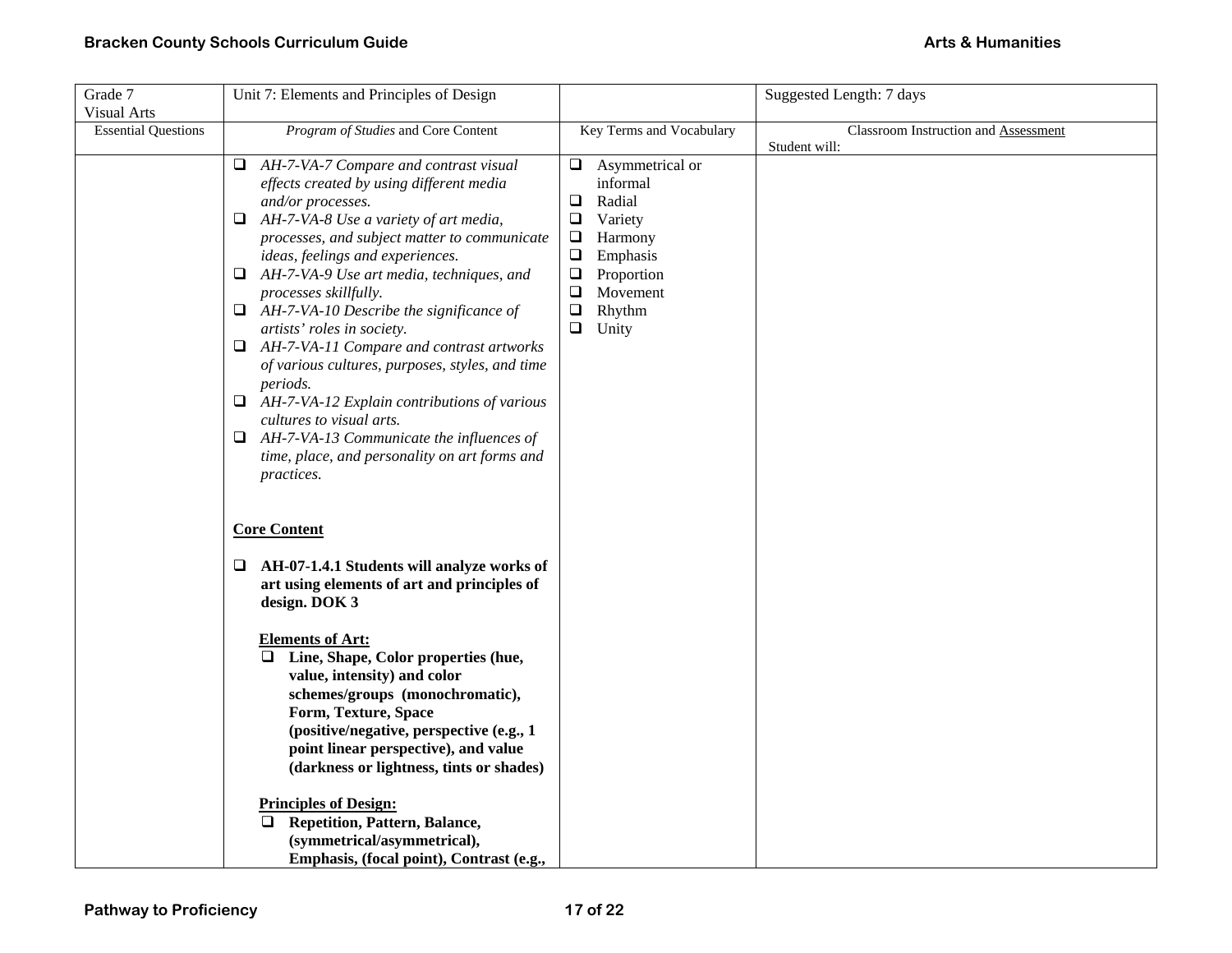| Grade 7                                          | Unit 7: Elements and Principles of Design                                                                                                                                                                                                                                                                                                                                                                                                                                                           |                          | Suggested Length: 7 days             |
|--------------------------------------------------|-----------------------------------------------------------------------------------------------------------------------------------------------------------------------------------------------------------------------------------------------------------------------------------------------------------------------------------------------------------------------------------------------------------------------------------------------------------------------------------------------------|--------------------------|--------------------------------------|
| <b>Visual Arts</b><br><b>Essential Questions</b> | Program of Studies and Core Content                                                                                                                                                                                                                                                                                                                                                                                                                                                                 | Key Terms and Vocabulary | Classroom Instruction and Assessment |
|                                                  | black/white, rough/smooth), Rhythm,<br>Proportion, Movement.<br>AH-07-1.4.2 students will describe a<br>□<br>variety of art media and art processes.<br>DOK <sub>2</sub>                                                                                                                                                                                                                                                                                                                            |                          | Student will:                        |
|                                                  | Media (plural)/Medium (singular):<br>(Properties of media need to be known in<br>order to respond to artworks)<br>Two-dimensional - crayon, pencil,<br>Q.<br>fabric, yarn, paint (tempera,<br>watercolor), ink, pastel<br>Three-dimensional - clay, papier-<br>□<br>mâché, found objects (assemblages)<br><b>Art Processes:</b><br>Two-dimensional - drawing, painting,<br>⊔<br>fiber art (e.g., fabric printing,<br>stamping, tie dye), printmaking<br>Three-dimensional – ceramics, and<br>$\Box$ |                          |                                      |
|                                                  | sculpture, fiber art (e.g., constructing<br>with fiber, weaving, knitting, quilting)<br>Subject matter: representational (e.g.,<br>$\Box$<br>landscape, portrait, still life)<br>nonrepresentational (e.g., abstract,<br>non-objective)<br>AH-07-4.4.1 Students will create art for<br>Q.                                                                                                                                                                                                           |                          |                                      |
|                                                  | specific purposes using the elements of art<br>and principles of design to communicate<br>ideas.                                                                                                                                                                                                                                                                                                                                                                                                    |                          |                                      |
|                                                  | AH-07-4.4.2 Students will use a variety of art<br>❏<br>media, processes and subject matter to<br>communicate ideas, feelings, and experiences.                                                                                                                                                                                                                                                                                                                                                      |                          |                                      |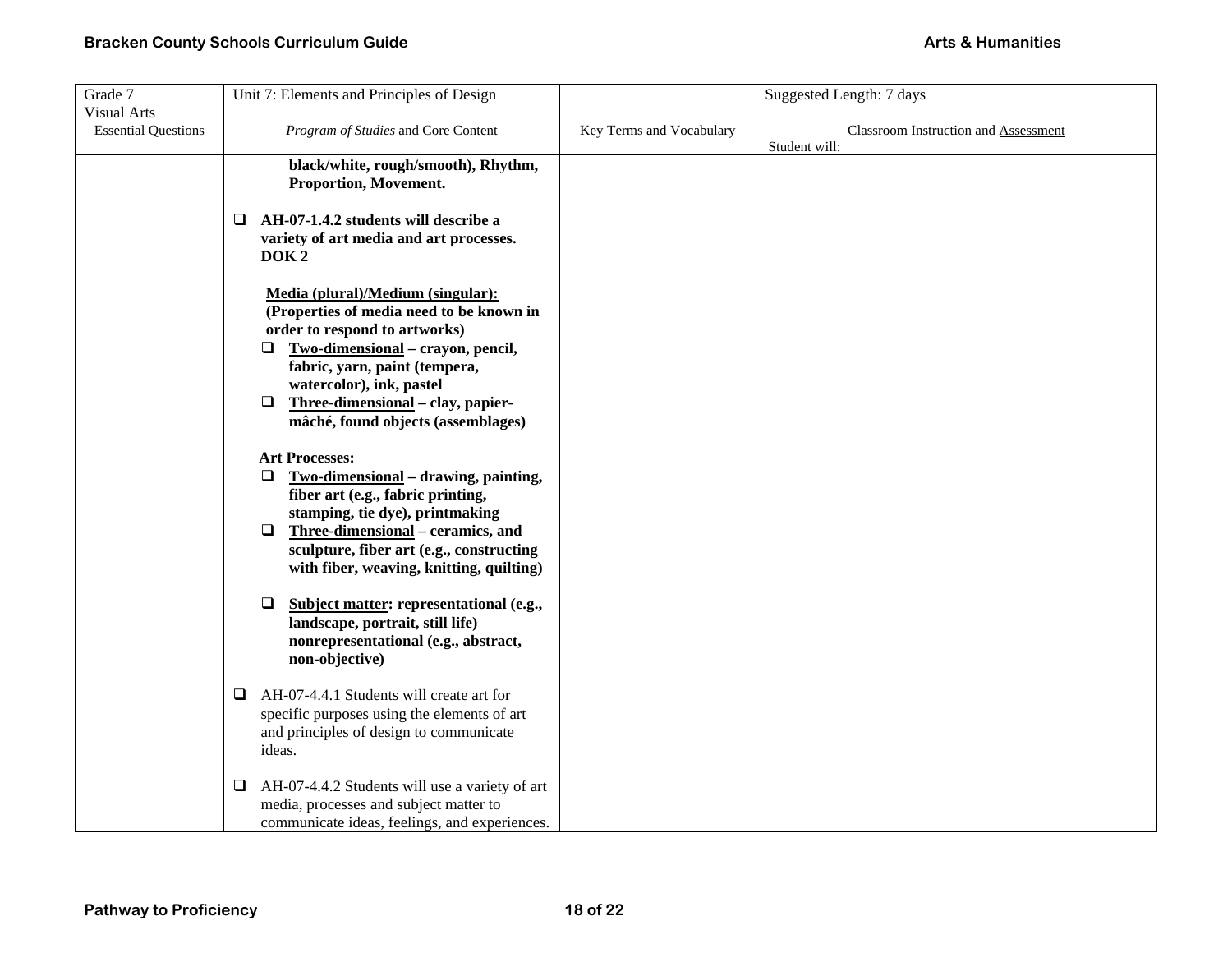| Grade 7                                                                                                                                                                                                                         | Unit 8: Art of the Earliest Times (prehistoric,                                                                                                                                                                                                                                                                                                                                                                                                                                                                                                                                                                                                                                                                                                                                                                                                                                                                                                                                                                                                                                                                                                                                                                                                                                                                                                                                                                                                                                                                             |                                                                                                                                                                                                                                                                                  | <b>Suggested Length:</b>                                                                                                                                                                                                                                                                                                                                                                                                                                                                                                                                                                                                                                                                                                                                                                                                                                                                                                                                                                                                                                                                                                                                                                         |
|---------------------------------------------------------------------------------------------------------------------------------------------------------------------------------------------------------------------------------|-----------------------------------------------------------------------------------------------------------------------------------------------------------------------------------------------------------------------------------------------------------------------------------------------------------------------------------------------------------------------------------------------------------------------------------------------------------------------------------------------------------------------------------------------------------------------------------------------------------------------------------------------------------------------------------------------------------------------------------------------------------------------------------------------------------------------------------------------------------------------------------------------------------------------------------------------------------------------------------------------------------------------------------------------------------------------------------------------------------------------------------------------------------------------------------------------------------------------------------------------------------------------------------------------------------------------------------------------------------------------------------------------------------------------------------------------------------------------------------------------------------------------------|----------------------------------------------------------------------------------------------------------------------------------------------------------------------------------------------------------------------------------------------------------------------------------|--------------------------------------------------------------------------------------------------------------------------------------------------------------------------------------------------------------------------------------------------------------------------------------------------------------------------------------------------------------------------------------------------------------------------------------------------------------------------------------------------------------------------------------------------------------------------------------------------------------------------------------------------------------------------------------------------------------------------------------------------------------------------------------------------------------------------------------------------------------------------------------------------------------------------------------------------------------------------------------------------------------------------------------------------------------------------------------------------------------------------------------------------------------------------------------------------|
| <b>Visual Arts</b>                                                                                                                                                                                                              | Egyptian, Ancient China, India, & Mesopotamia)                                                                                                                                                                                                                                                                                                                                                                                                                                                                                                                                                                                                                                                                                                                                                                                                                                                                                                                                                                                                                                                                                                                                                                                                                                                                                                                                                                                                                                                                              |                                                                                                                                                                                                                                                                                  |                                                                                                                                                                                                                                                                                                                                                                                                                                                                                                                                                                                                                                                                                                                                                                                                                                                                                                                                                                                                                                                                                                                                                                                                  |
| <b>Essential Questions</b>                                                                                                                                                                                                      | Program of Studies and Core Content                                                                                                                                                                                                                                                                                                                                                                                                                                                                                                                                                                                                                                                                                                                                                                                                                                                                                                                                                                                                                                                                                                                                                                                                                                                                                                                                                                                                                                                                                         | Key Terms and Vocabulary                                                                                                                                                                                                                                                         | Classroom Instruction and Assessment<br>Student will:                                                                                                                                                                                                                                                                                                                                                                                                                                                                                                                                                                                                                                                                                                                                                                                                                                                                                                                                                                                                                                                                                                                                            |
|                                                                                                                                                                                                                                 | <b>Program of Studies</b>                                                                                                                                                                                                                                                                                                                                                                                                                                                                                                                                                                                                                                                                                                                                                                                                                                                                                                                                                                                                                                                                                                                                                                                                                                                                                                                                                                                                                                                                                                   |                                                                                                                                                                                                                                                                                  |                                                                                                                                                                                                                                                                                                                                                                                                                                                                                                                                                                                                                                                                                                                                                                                                                                                                                                                                                                                                                                                                                                                                                                                                  |
| How do we use<br>1.<br>the elements<br>and principals<br>to create art?<br>How can we<br>2.<br>create artwork<br>using various<br>media &<br>processes?<br>How does the<br>3.<br>artwork reflect<br>the culture $\&$<br>styles? | AH-7-VA-1 Explain how elements of art (line,<br>⊔<br>shape, color, form, texture, space, value) and<br>principles of design (balance, emphasis,<br>pattern, repetition, contrast, movement,<br>rhythm, proportion, unity) are used to create<br>works of art.<br>AH-7-VA-2 Make art for specific purposes<br>❏<br>using elements of art and principles of design<br>AH-7-VA-3 Compare and contrast visual<br>Q.<br>products which illustrate elements of art and<br>principles of design<br>AH-7-VA-4 Refine use of elements of art and<br>o.<br>principles of design when providing two- and<br>three-dimensional artwork.<br>$\Box$ AH-7-VA-5 Continue to develop a positive<br>self-concept about one's own work and<br>recognize the value of others' (peers and<br>artists) works.<br>AH-7-VA-6 Use and care for an expanding<br>number of art tools and materials in a safe<br>and proper manner.<br>AH-7-VA-7 Compare and contrast visual<br>u<br>effects created by using different media<br>and/or processes.<br>AH-7-VA-8 Use a variety of art media,<br>□<br>processes, and subject matter to communicate<br>ideas, feelings and experiences.<br>AH-7-VA-9 Use art media, techniques, and<br>$\Box$<br>processes skillfully.<br>AH-7-VA-10 Describe the significance of<br>$\Box$<br>artists' roles in society.<br>AH-7-VA-11 Compare and contrast artworks<br>Q.<br>of various cultures, purposes, styles, and time<br>periods.<br>AH-7-VA-12 Explain contributions of various<br>❏<br>cultures to visual arts. | Culture<br>⊔<br>$\Box$<br>Megaliths<br>Post and lintel system<br>❏<br>$\Box$<br>Stele<br>$\Box$<br>Urban planning<br>$\square$<br>Ziggurat<br>$\Box$<br>Hieroglyphic<br>$\Box$<br>Pharaoh<br>$\Box$<br>Pyramid<br>$\Box$<br>Mastaba<br>$\Box$<br>Profile<br>$\Box$<br>Convention | Read and discuss chapter 4, "Art of Earliest Times," in<br>⊔<br>Understanding Art, before completing the review on<br>page 65.<br>$\Box$<br>Complete a worksheet over chapter 4, which includes<br>multiple-choice, fill-in-the-blank, and matching<br>questions.<br>Choose two of these ancient civilizations: Egypt, China,<br>$\Box$<br>India, and Mesopotamia to discuss in an open-response<br>question about the similarities and differences between<br>the art of those two cultures.<br>$\Box$<br>Create a painting about his/her environment using earth<br>pigment paints that he/her has made from local earth<br>minerals. At least half the paint used will be made from<br>natural earth pigments. Use thin and built-up layers of<br>this paint for different textures to add variety to the<br>work. The rest of the painting will be done with two<br>hues of school acrylics, plus black and white. An<br>animal should be somewhere in the painting, so as to<br>provide another connection to cave art.<br>Present project to the class by describing, analyzing,<br>□<br>interpreting, and judging it.<br>$\Box$<br>Create a painting with Egyptian influence/conventions. |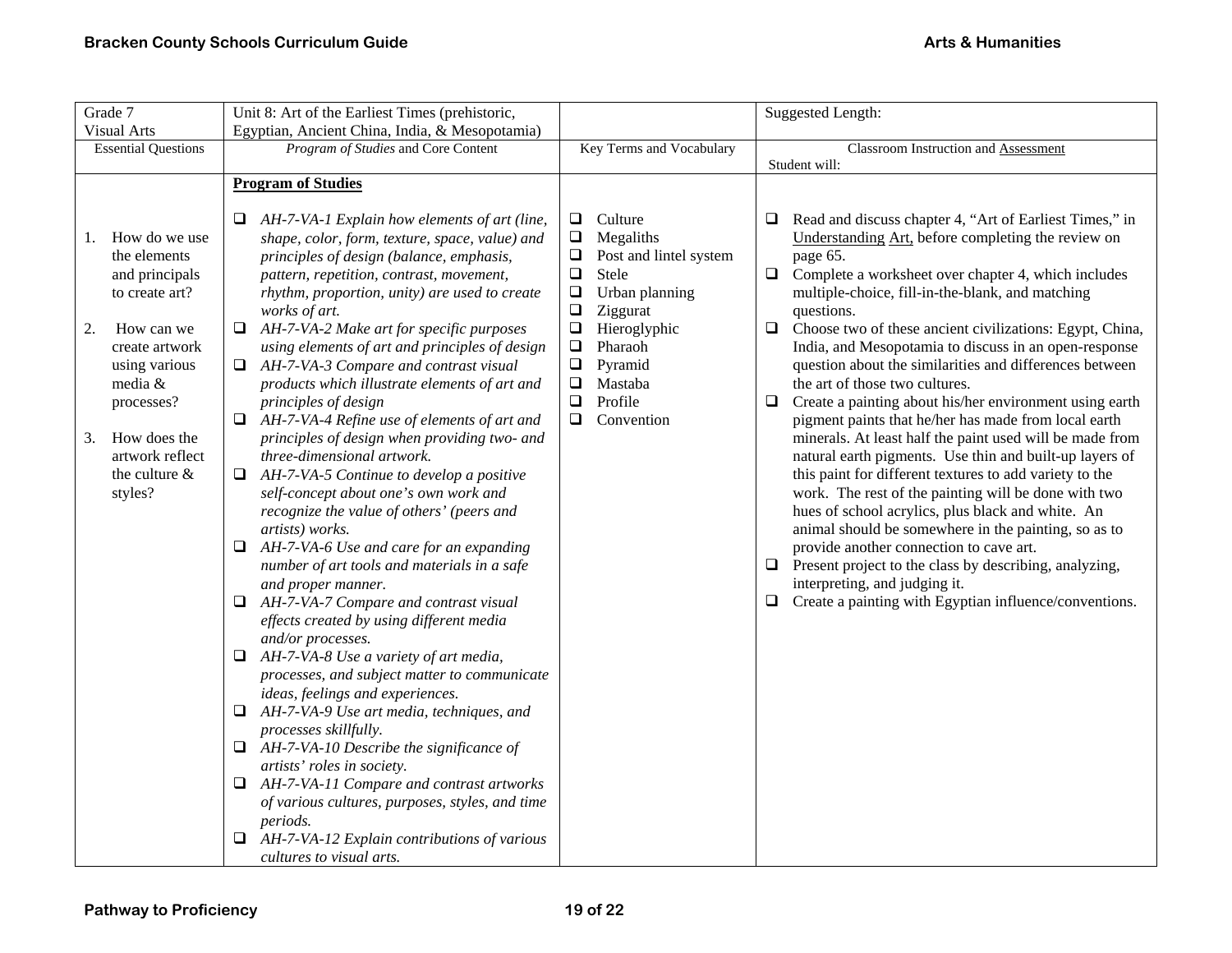| Grade 7                    | Unit 8: Art of the Earliest Times (prehistoric,                                                                                                                                                                                                                                                                                                                                 |                          | <b>Suggested Length:</b>                              |
|----------------------------|---------------------------------------------------------------------------------------------------------------------------------------------------------------------------------------------------------------------------------------------------------------------------------------------------------------------------------------------------------------------------------|--------------------------|-------------------------------------------------------|
| <b>Visual Arts</b>         | Egyptian, Ancient China, India, & Mesopotamia)                                                                                                                                                                                                                                                                                                                                  |                          |                                                       |
| <b>Essential Questions</b> | Program of Studies and Core Content                                                                                                                                                                                                                                                                                                                                             | Key Terms and Vocabulary | Classroom Instruction and Assessment<br>Student will: |
|                            | $\Box$ AH-7-VA-13 Communicate the influences of<br>time, place, and personality on art forms and<br>practices.                                                                                                                                                                                                                                                                  |                          |                                                       |
|                            | <b>Core Content</b>                                                                                                                                                                                                                                                                                                                                                             |                          |                                                       |
|                            | $\Box$ AH-07-1.4.2 students will describe a<br>variety of art media and art processes.<br>DOK <sub>2</sub>                                                                                                                                                                                                                                                                      |                          |                                                       |
|                            | Media (plural)/Medium (singular):<br>(Properties of media need to be known in<br>order to respond to artworks)<br>Two-dimensional - crayon, pencil,<br>Q.<br>fabric, yarn, paint (tempera,<br>watercolor), ink, pastel<br>$\Box$<br>Three-dimensional - clay, papier-<br>mâché, found objects (assemblages)                                                                     |                          |                                                       |
|                            | <b>Art Processes:</b><br>Two-dimensional - drawing, painting,<br>$\Box$<br>fiber art (e.g., fabric printing,<br>stamping, tie dye), printmaking<br>$\Box$<br>Three-dimensional – ceramics, and<br>sculpture, fiber art (e.g., constructing<br>with fiber, weaving, knitting, quilting)<br>Subject matter: representational (e.g.,<br>$\Box$<br>landscape, portrait, still life) |                          |                                                       |
|                            | nonrepresentational (e.g., abstract,<br>non-objective)<br>$\Box$ AH-07-2.4.1 Students will analyze or<br>explain how diverse cultures and time<br>periods affect visual arts. DOK 3                                                                                                                                                                                             |                          |                                                       |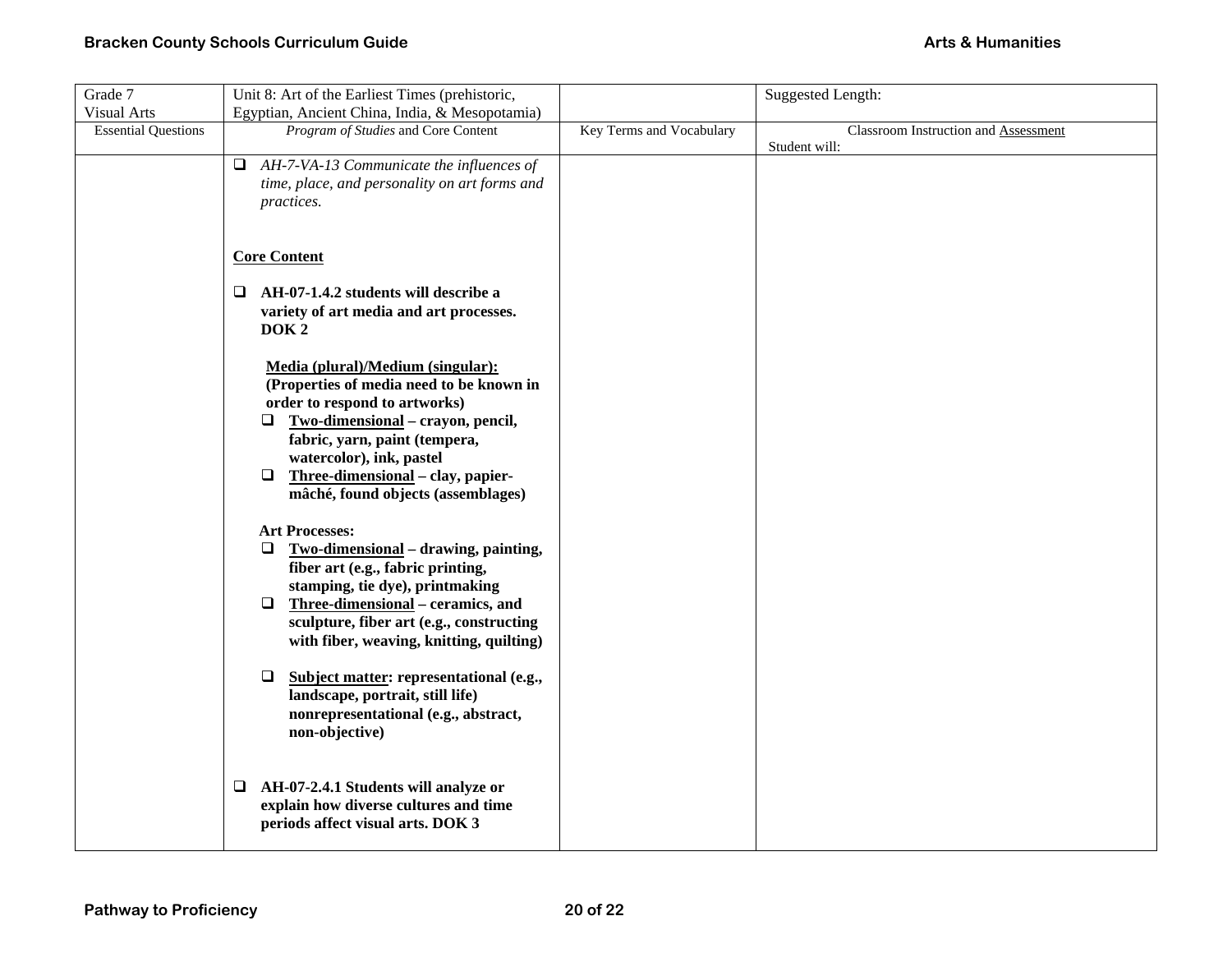| Grade 7                    | Unit 8: Art of the Earliest Times (prehistoric,   |                          | Suggested Length:                    |
|----------------------------|---------------------------------------------------|--------------------------|--------------------------------------|
| <b>Visual Arts</b>         | Egyptian, Ancient China, India, & Mesopotamia)    |                          |                                      |
| <b>Essential Questions</b> | Program of Studies and Core Content               | Key Terms and Vocabulary | Classroom Instruction and Assessment |
|                            |                                                   |                          | Student will:                        |
|                            | Periods:                                          |                          |                                      |
|                            | $\Box$<br><b>Classical Greece - Presents the</b>  |                          |                                      |
|                            | universal ideal of beauty through logic,          |                          |                                      |
|                            | order, reason, and moderation.                    |                          |                                      |
|                            | Western civilization was heavily                  |                          |                                      |
|                            | influenced by Classical Greece.                   |                          |                                      |
|                            | (architecture, sculpture, pottery)                |                          |                                      |
|                            | <b>Ancient Rome - Continuation of</b><br>$\Box$   |                          |                                      |
|                            | Classical Greek traditions in the arts,           |                          |                                      |
|                            | advancement of architecture                       |                          |                                      |
|                            | (Pantheon, Coliseum, arch, vault,                 |                          |                                      |
|                            | dome)                                             |                          |                                      |
|                            |                                                   |                          |                                      |
|                            | <b>Ancient Egypt - Monumental</b><br>⊔            |                          |                                      |
|                            | structures (e.g., pyramids, sphinx),              |                          |                                      |
|                            | visual arts reflect religion and belief in        |                          |                                      |
|                            | immortality                                       |                          |                                      |
|                            | Medieval – Appeals to emotions and<br>❏           |                          |                                      |
|                            | stresses the importance of religion.              |                          |                                      |
|                            | (Gothic and Romanesque architecture,              |                          |                                      |
|                            | basic characteristics and influence of            |                          |                                      |
|                            | <b>Roman techniques</b> )                         |                          |                                      |
|                            | AH-07-3.4.1 Students will identify or<br>Q.       |                          |                                      |
|                            | explain how art fulfills a variety of             |                          |                                      |
|                            | purposes. DOK 2                                   |                          |                                      |
|                            |                                                   |                          |                                      |
|                            | Purposes of Art: (different roles of art)         |                          |                                      |
|                            | Ceremonial - ritual, celebration,<br>□            |                          |                                      |
|                            | artworks created to support worship               |                          |                                      |
|                            | ceremonies                                        |                          |                                      |
|                            | ❏<br>Artistic expression - artwork to             |                          |                                      |
|                            | express or communicate emotions,                  |                          |                                      |
|                            | ideas, feelings (e.g., for self expression,       |                          |                                      |
|                            | to decorate or beautify objects)                  |                          |                                      |
|                            | $\Box$<br>Narrative – artworks that tell stories, |                          |                                      |